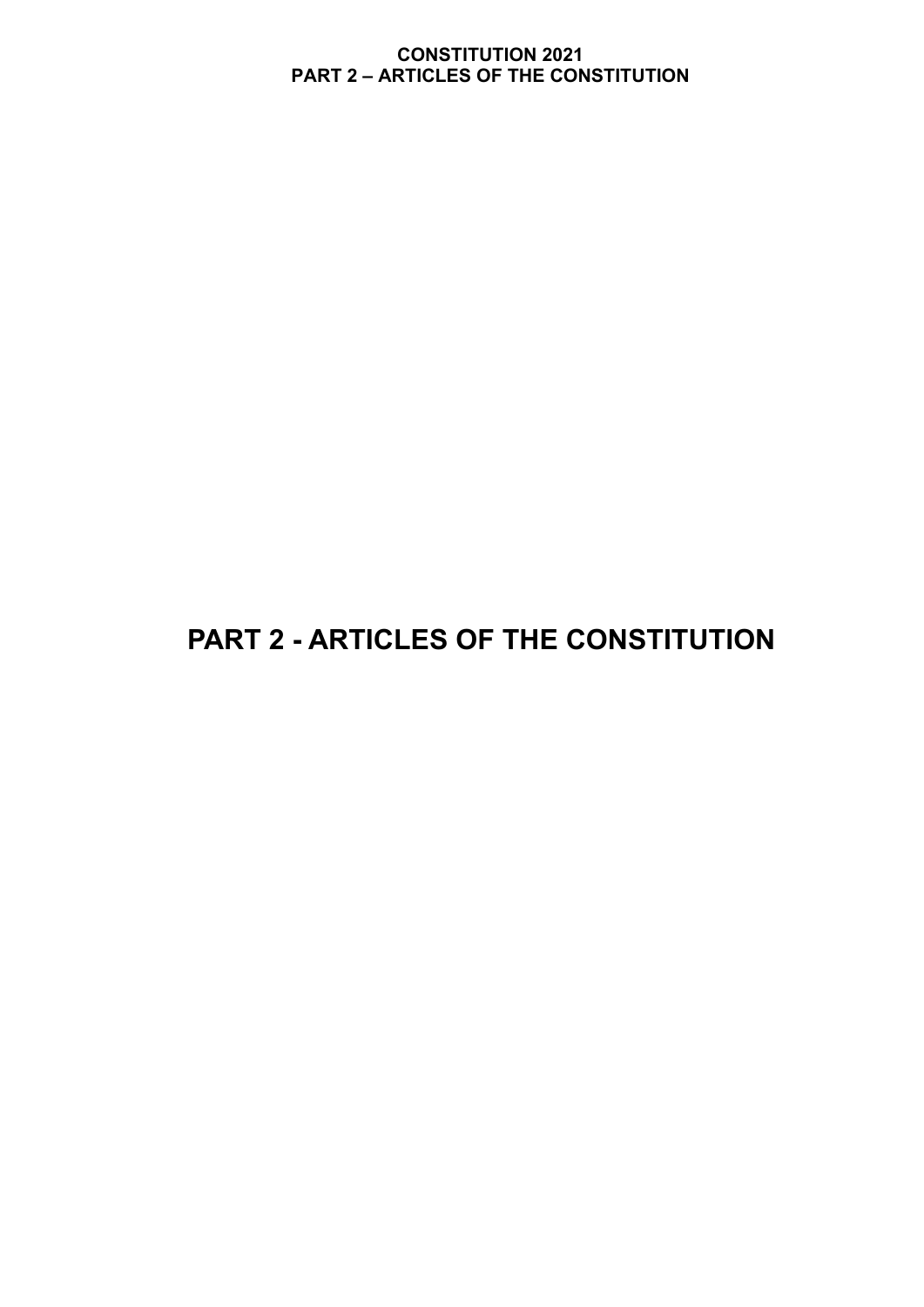# **Contents**

| ARTICLE 6 - LEADER AND DEPUTY LEADER OF THE COUNCIL  11     |  |
|-------------------------------------------------------------|--|
|                                                             |  |
|                                                             |  |
|                                                             |  |
|                                                             |  |
|                                                             |  |
|                                                             |  |
| ARTICLE 13 - FINANCE, CONTRACTS AND LEGAL MATTERS  24       |  |
| ARTICLE 14 - REVIEW AND REVISION OF THE CONSTITUTION 26     |  |
| ARTICLE 15 - SUSPENSION, INTERPRETATION AND PUBLICATION  27 |  |
|                                                             |  |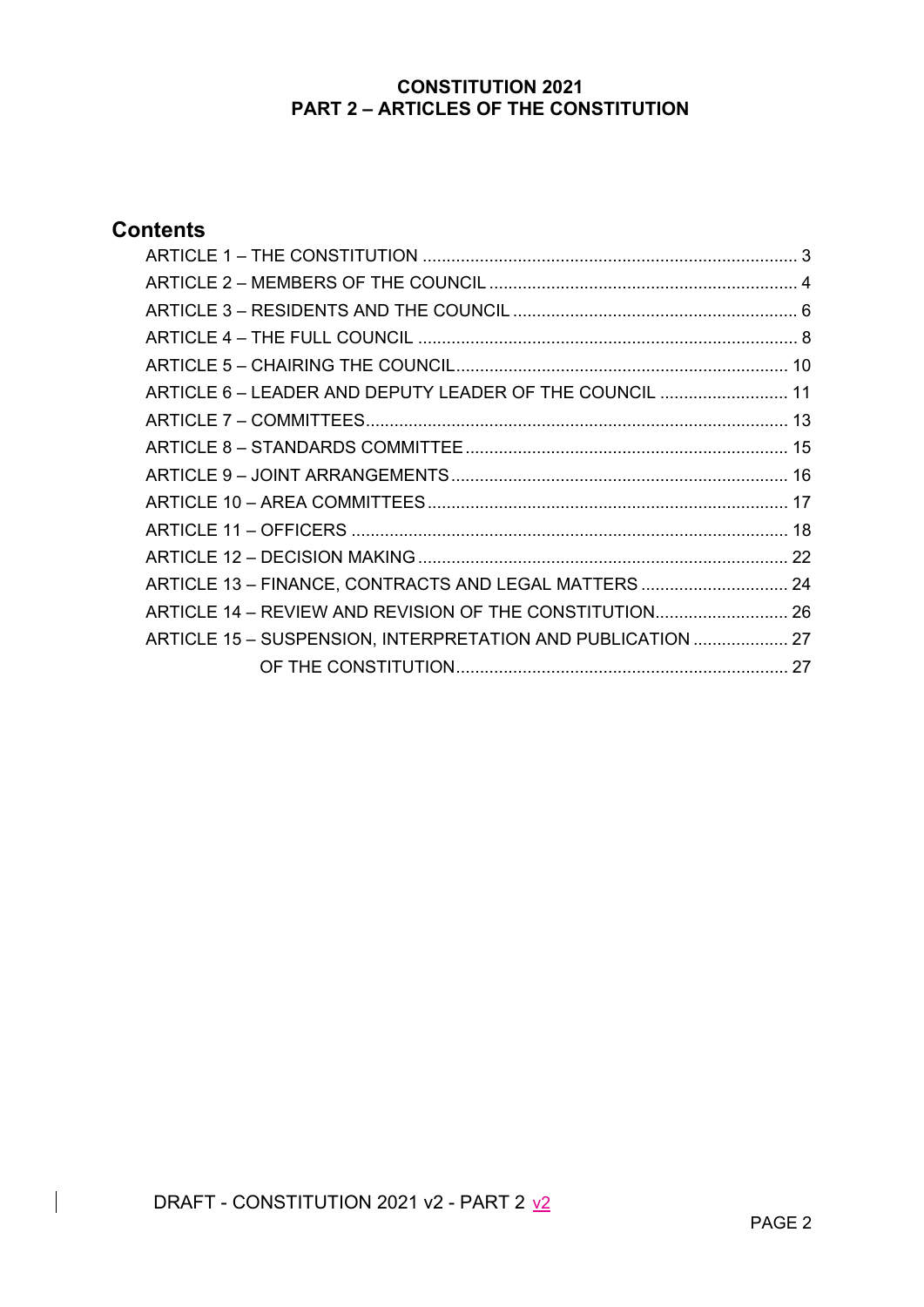## **ARTICLE 1 – THE CONSTITUTION**

## 1.0 **FUNCTIONS (POWERS AND DUTIES) OF THE COUNCIL**

The council will exercise all its powers and duties in accordance with the law and this Constitution.

#### 2.0 **THE CONSTITUTION**

This Constitution, and all its sections, is the Constitution of Arun District Council.

## 3.0 **PURPOSE OF THE CONSTITUTION**

The purpose of the Constitution is to:

- (i) enable the council to provide clear leadership to the community in partnership with residents, businesses and other organisations;
- (ii) support the active involvement of residents in the process of local authority decision making;
- (iii) help councillors represent their constituents more effectively;
- (iv) enable decisions to be taken efficiently and effectively;
- (v) create a powerful and effective means of holding decision-makers to public account;
- (vi) ensure that no one will review or scrutinise a decision in which they were directly involved;
- (vii) ensure that those responsible for decision making are clearly identifiable to local people and that they explain the reasons for decisions; and
- (viii) provide a means of improving the delivery of services to the community.

#### 4.0 **INTERPRETATION AND REVIEW OF THE CONSTITUTION**

Where the Constitution permits the council to choose between different courses of action, the council will always choose that option which it thinks is closest to the purposes stated above. The council will monitor and evaluate the operation of the Constitution as set out in Article 13.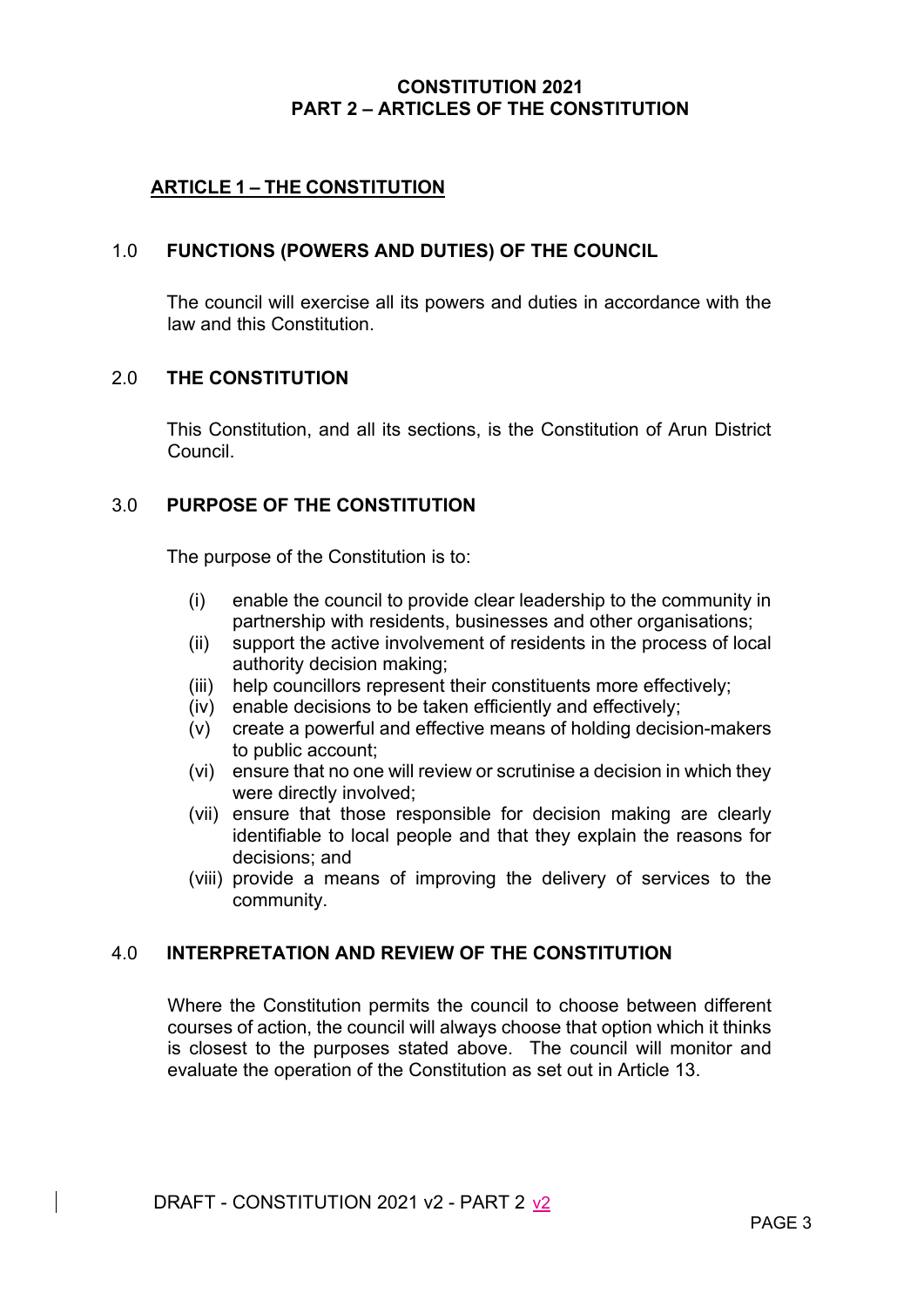## **ARTICLE 2 – MEMBERS OF THE COUNCIL**

## 1.0 **COMPOSITION AND ELIGIBILITY**

#### **(a) Composition**

The council comprises 54 members otherwise called councillors. Between two and three councillors will be elected by the voters of each ward in accordance with the scheme drawn up by the Local Government Boundary Commission for England and approved by the Secretary of State.

#### **(b) Eligibility**

Only registered voters of the Arun District, those living or working there, or those who occupy as owner or tenant land or other premises in the district will be eligible to hold the office of councillor.

#### 2.0 **ELECTION AND TERMS OF COUNCILLORS**

The regular election of councillors will be held on the first Thursday in May every four years. The term of office of councillors will start on the fourth day after being elected and will finish on the fourth day after the date of the election four years later.

## 3.0 **ROLES AND FUNCTIONS OF ALL COUNCILLORS**

**Key roles** – All councillors will:

- (i) collectively be the ultimate policymakers and carry out a number of strategic and corporate management functions;
- (ii) contribute to the good governance of the district and actively encourage community participation and residents' involvement in decision making;
- (iii) effectively represent the interests of the council's area with special responsibility to the residents in their ward;
- (iv) respond to constituents' enquiries and representations, fairly and impartially;
- (v) participate in the governance and management of the council; and
- (vi) maintain the highest standards of conduct and ethics.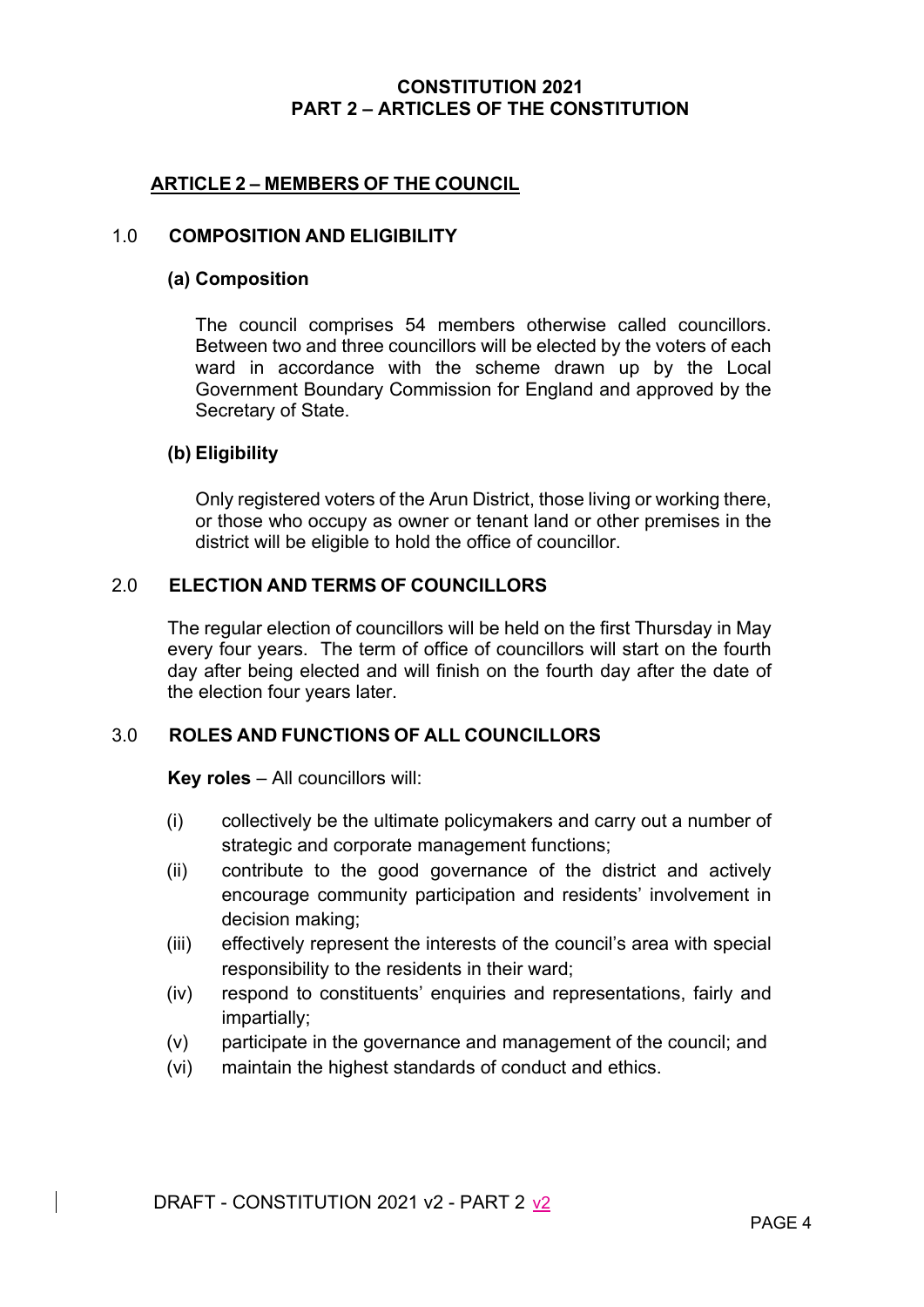#### **Rights and Duties** – All councillors will:

- (i) have rights of access to only such documents, information, land and buildings of the council as are necessary for the discharge of their functions and in accordance with the law;
- (ii) not make public information which is confidential or exempt without the written consent of the council, Chief Executive or Monitoring Officer; or divulge information given in confidence to anyone other than a councillor or officer entitled to know it. Confidential and exempt information is defined in the Access to Information Rules at Part 6 of this Constitution.

#### 4.0 **CONDUCT**

Councillors will at all times observe the Members' Code of Conduct and the Protocol on Member/Officer Relations set out in Part 8 of this **Constitution** 

#### 5.0 **ALLOWANCES**

Councillors will be entitled to receive allowances in accordance with the Members Allowances Scheme set out in Part 9 of this Constitution.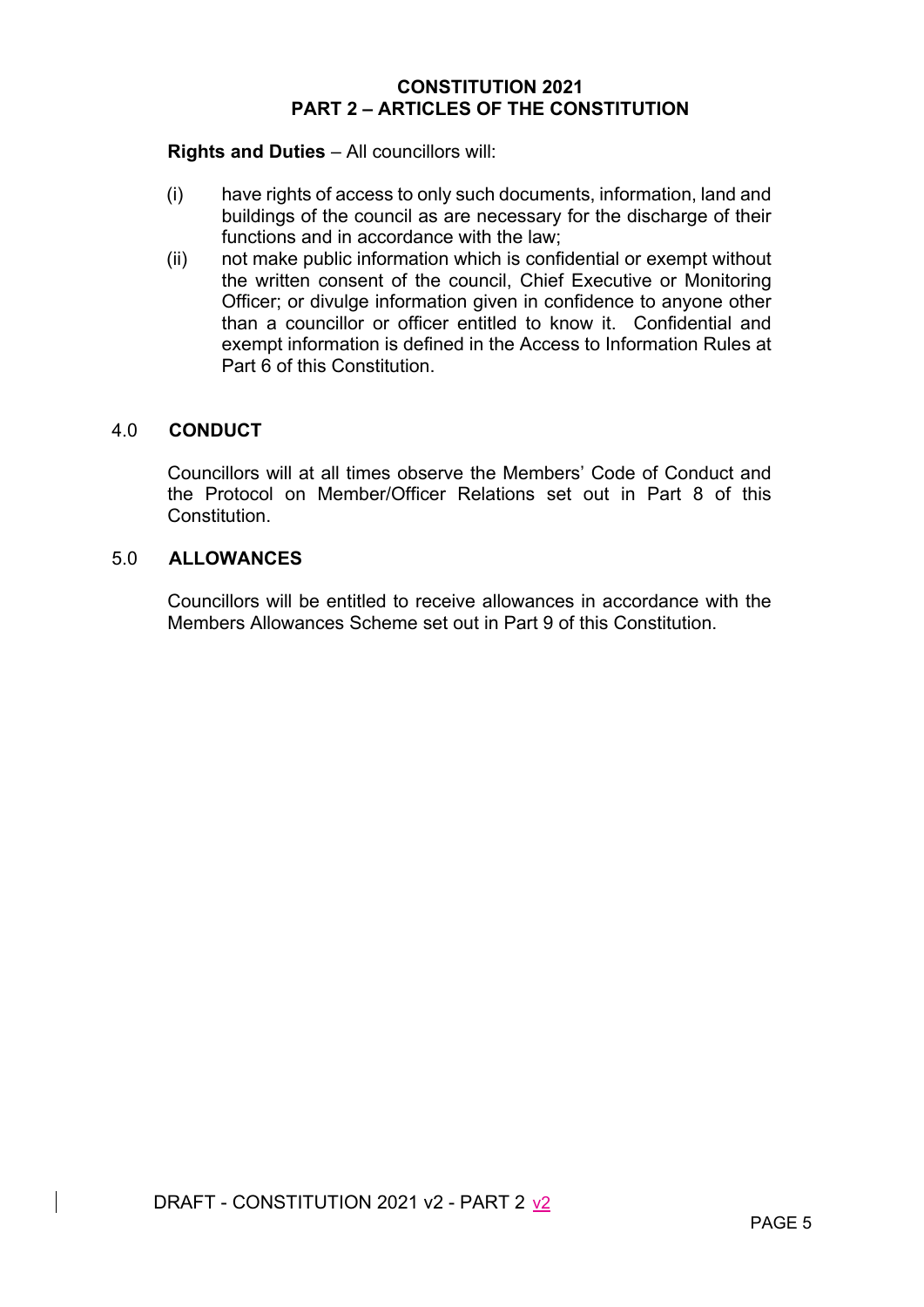## **ARTICLE 3 – RESIDENTS AND THE COUNCIL**

#### 1.0 **RESIDENTS' RIGHTS**

Residents have the following rights. Their rights to information and to participate are explained in more detail in the Access to Information Rules in Part 6 of this Constitution.

#### (a) **Voting and Petitions**

Those on the electoral register for the district have the right to vote in elections in their ward and sign a petition to request a referendum for a change from one form of governance to another. For a petition to be valid to require a referendum, the number of signatures must equate to no less than 5% of the electorate of the area. If there is a referendum, registered electors will have a right to vote in accordance with the timetable as prescribed under legislation, and to vote in any local referendum in respect of an increase in the local authority's precept.

#### (b) **Other petitions**

Any Arun resident can submit a petition as long as it follows the requirements of the Petitions Scheme set out in Part 8 of this Constitution. A petition can, amongst other outcomes, lead to a council debate or the matter being considered by the relevant service committee.

#### (c) **Attendance & Information**

Residents have the right to:

- (i) attend, record and report on meetings of the council and its committees and sub-committees except where confidential or exempt information is likely to be disclosed and the meeting, or part of the meeting, is therefore held in private;
- (ii) see reports and background papers and any records of decisions made by the council and committees, excluding confidential and exempt information; and inspect the council's accounts and make their views known to the external auditor.

## (d) **Participation**

- (i) Residents are able to participate in Public Question Time in Full Council and service committee meetings.
- $(H)(ii)$  Residents are able to participate in other meetings of the council in accordance with the rules of that meeting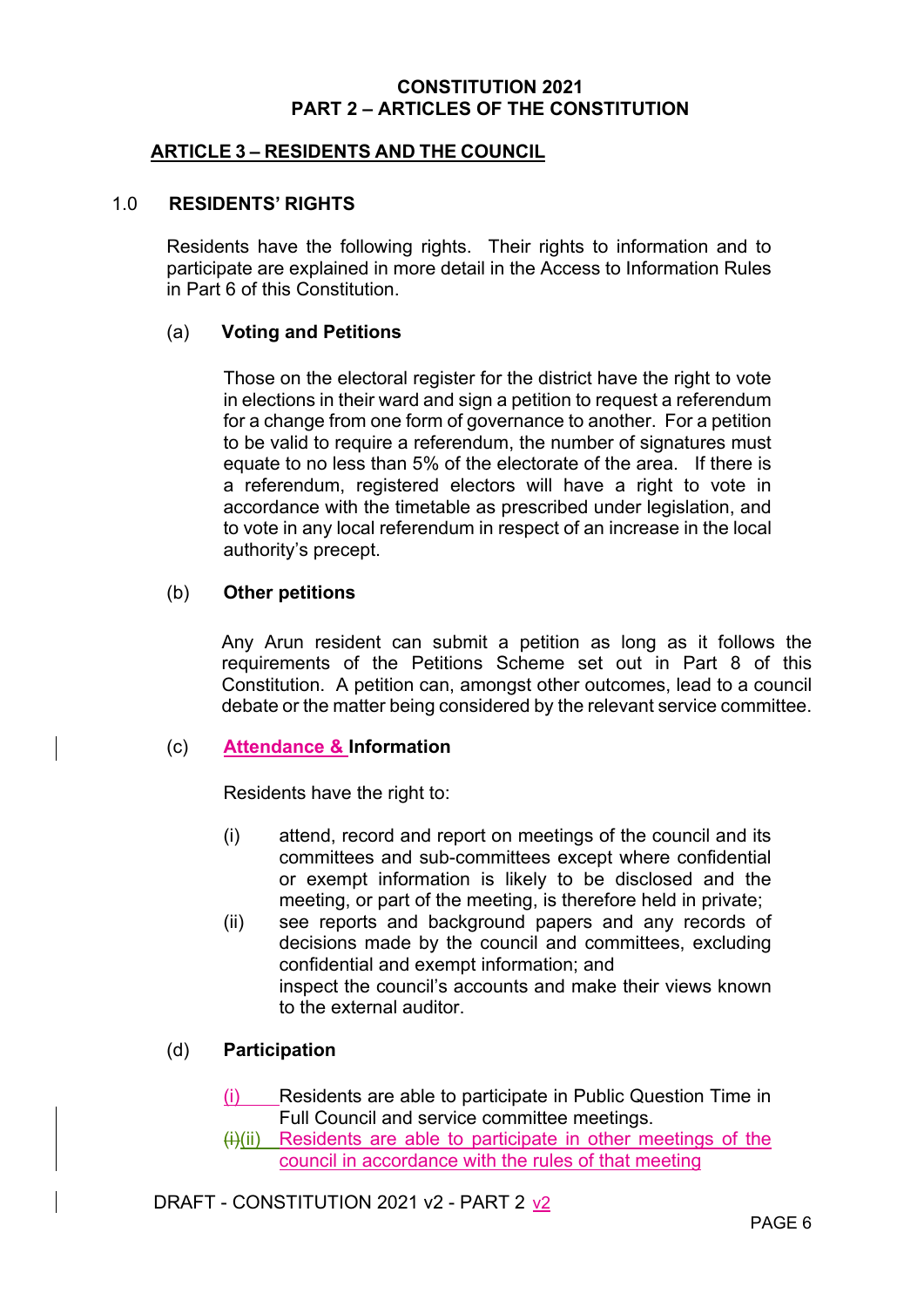## (e) **Complaints**

Residents have the right to complain to the:

- (i) Council itself under its corporate complaints procedure;
- (ii) Local Government and Social Care Ombudsman after using the Council's own complaints procedure;
- (iii) Monitoring Officer about a breach of the Members' Code of Conduct by an Arun District Councillor; and
- (iv) Monitoring Officer about a breach of their respective Members' Code of Conduct of any town and parish councillor in the Arun district.

## 2.0 **RESIDENTS' RESPONSIBILITIES**

Residents must not be violent, abusive or threatening to councillors or officers in any form of contact, including through social media platforms, and must not wilfully cause damage to any property owned by the council, councillors or officers.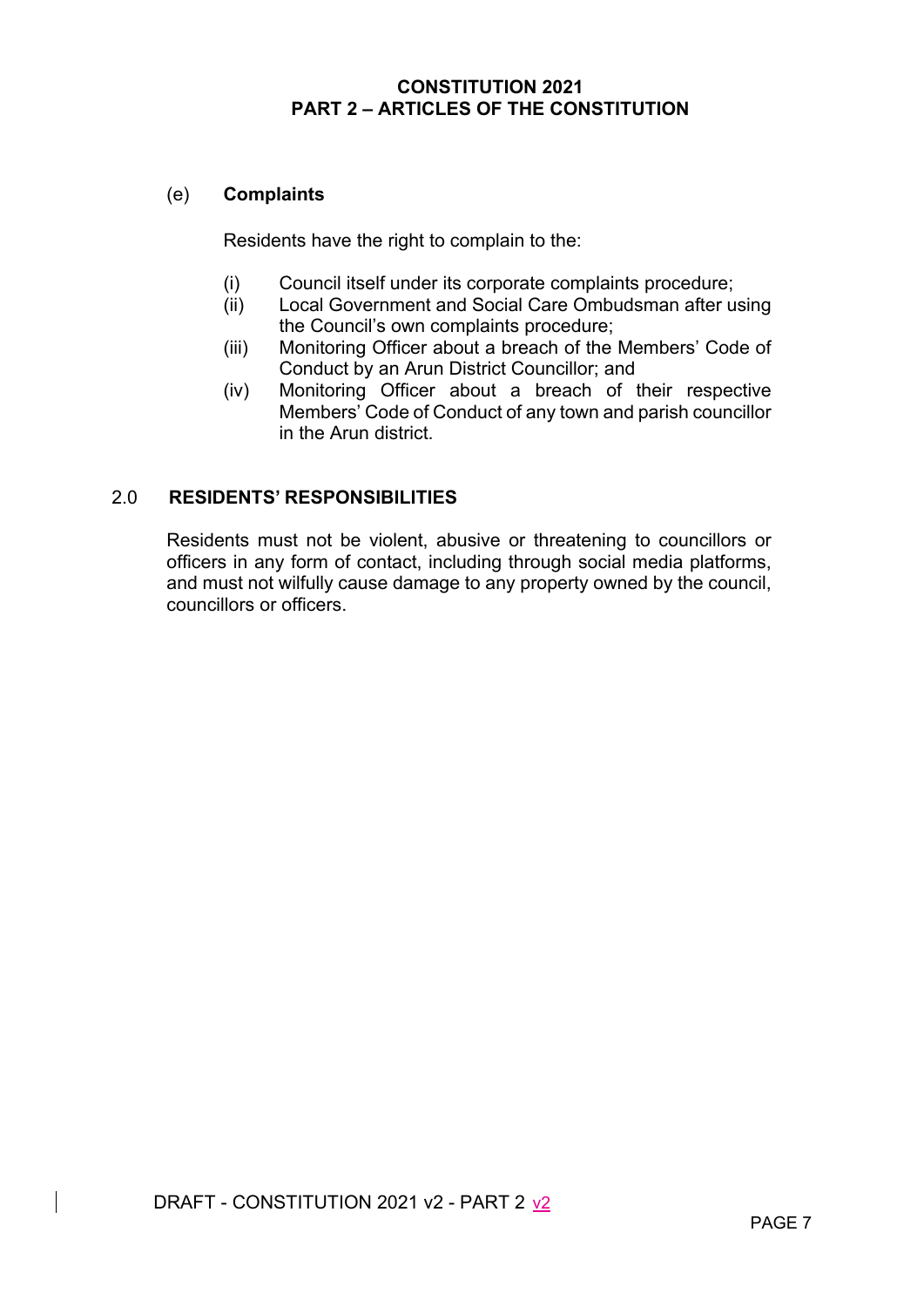## **ARTICLE 4 – THE FULL COUNCIL**

#### 1.0 **MEANINGS**

- **Policy Framework** the policy framework means the following plans and strategies:
	- Crime and Disorder Reduction Strategy
	- Development Plan documents
	- Licensing Authority Policy Statement
	- Plans and alterations which together comprise the Development Plan (Local Plan)
	- Sustainable Community Strategy (Arun Priorities, Vision 2020 and Strategic Targets)
	- Corporate Plan
	- Leisure Strategy
	- Asset Management Plan
	- Capital Strategy
	- Commercial Strategy
	- Housing Revenue Account (HRA) Business Plan
	- Property Investment Strategy
- **Budget**  this includes:
	- the allocation of financial resources to different services and projects;
	- proposed contingency funds;
	- setting the Council Tax;
	- decisions relating to the control of the council's borrowing requirements, investments and capital expenditure; and
	- the setting of virement limits.

## 2.0 **FUNCTIONS OF THE FULL COUNCIL**

The functions of the Full Council are set out in Part 3 of this Constitution.

## 3.0 **COUNCIL MEETINGS**

There are four five types of Full Council meeting:

- (a) the annual meeting;
- (b) ordinary meetings;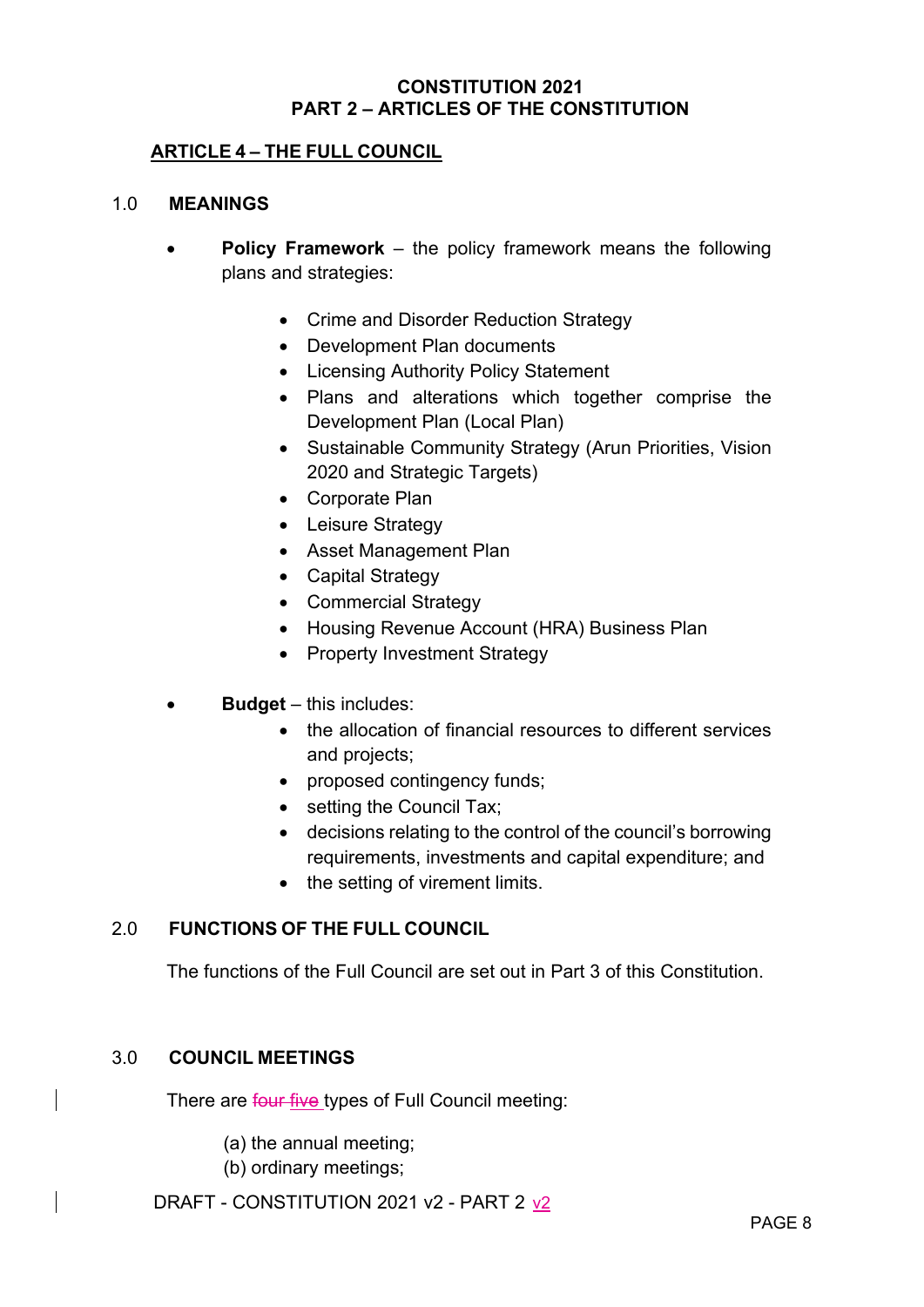- (c) special meetings; and
- (d) extraordinary meetings

**Council Tax meetings** 

They will be conducted in accordance with the Council Procedure Rules in Part 5 of this Constitution.

# 4.0 **RESPONSIBILITY FOR FUNCTIONS**

The council will maintain the details in Part 3 of this Constitution setting out the responsibilities for the council's functions.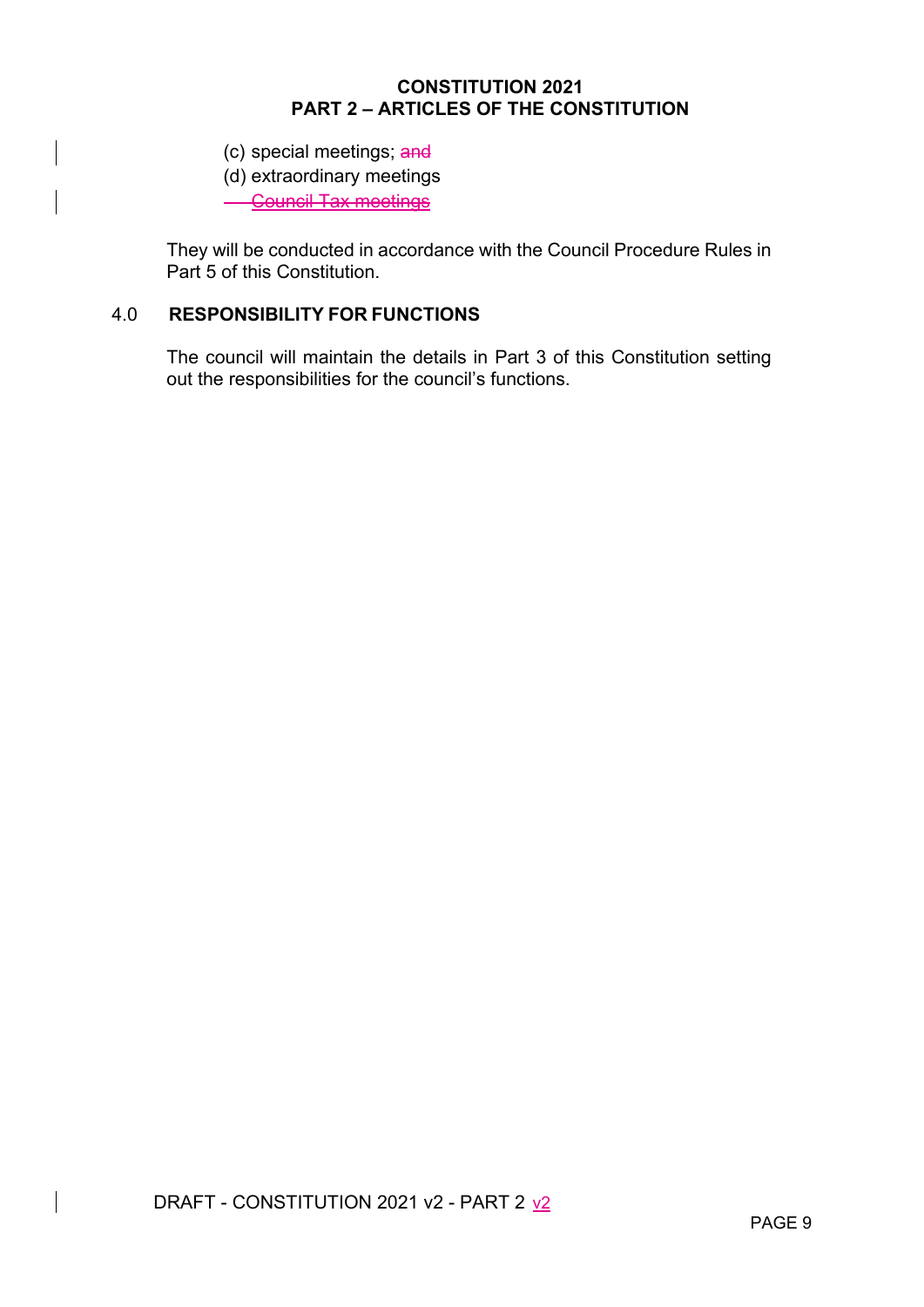## **ARTICLE 5 – CHAIRING THE COUNCIL**

## 1.0 **ROLE AND FUNCTION OF THE CHAIR**

The chair will be appointed by the Full Council annually as set out in Part 3 of this Constitution. The Chair of the Council and, in their absence the Vice-Chair of the Council, has the role of acting as the leading citizen in Arun; chairing council meetings; and representing the council at various functions of a civic nature which the council might host or at which it might be represented.

The chair shall remain in office until a new chair is appointed at the next Annual Council meeting unless they resign, become disqualified or are removed by a resolution of the council.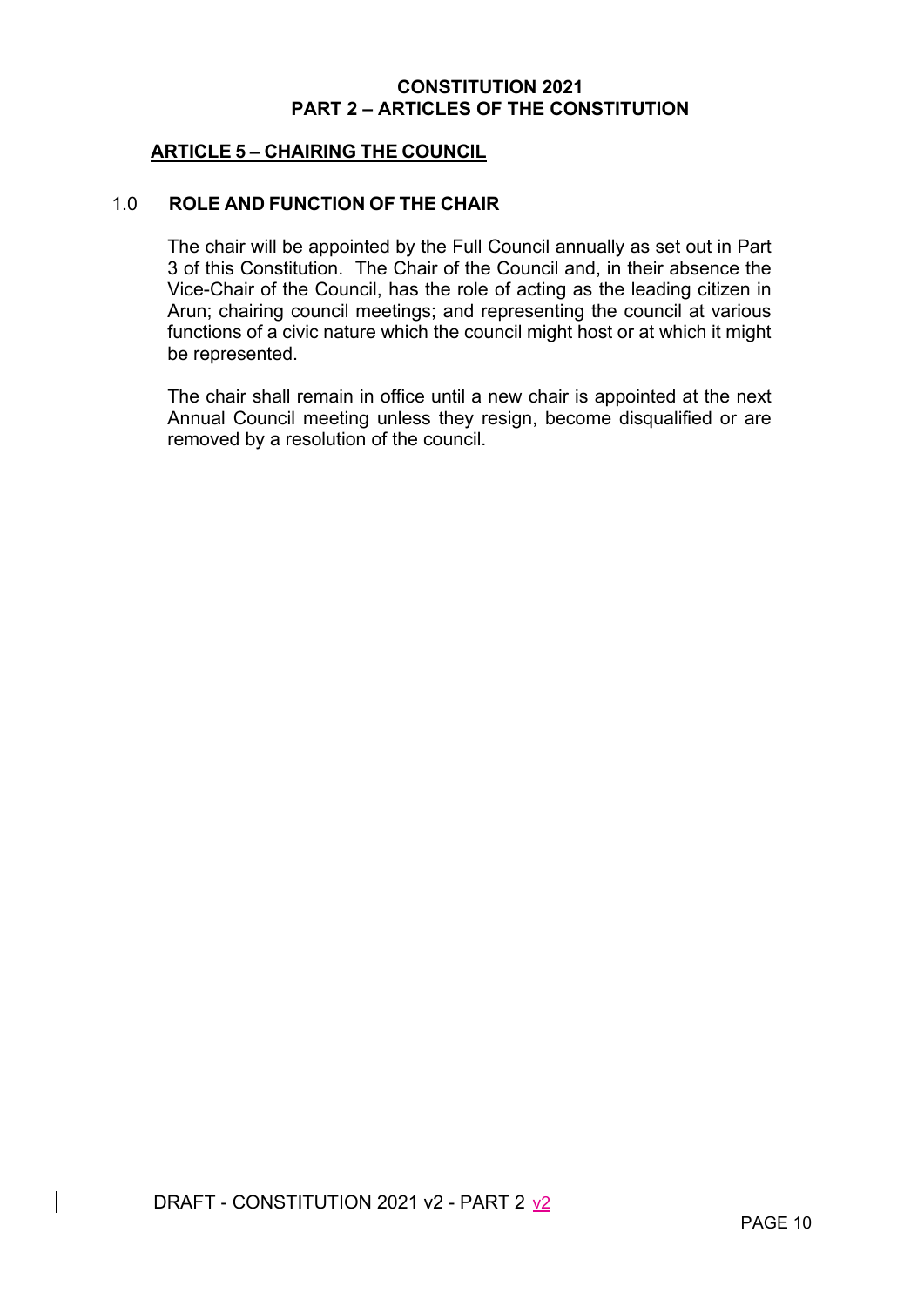## **ARTICLE 6 – LEADER AND DEPUTY LEADER OF THE COUNCIL**

#### 1.0 **LEADER**

The Leader will be appointed at the annual meeting of the council. The Leader will hold office from the date of their appointment to that position until they:-

- (a) resign from office; or
- (b) cease to be a councillor; or
- (c) are removed from office by resolution of the council

whichever first occurs.

As the council operates a committee system form of governance, the Leader has no formal powers or duties conferred to them under the Local Government Act 1972 or the Local Government Act 2000.

The Leader will act as chair of the Policy & Finance Committee and will have the following additional roles and responsibilities:

- Provide a focal point for political leadership and strategic direction for the council
- Represent the interests of the council
- Ensure effective decision making, including working with all political groups to seek to achieve, where possible, cross party co-operation
- Be the key political contact for outside organisations, including central government, local authority associations and council partners, and internally for the council's Corporate Management Team
- Be the representative of the council in its dealings with central government, other local authorities and positively promote the council within the media
- Promote the long term financial, business and economic stability of the council

#### 2.0 **DEPUTY LEADER**

The Deputy Leader will be appointed at the annual meeting of the council. The Deputy Leader will hold office until they:-

- (a) resign from office; or
- (b) cease to be a councillor; or
- (c) are removed from office by resolution of the council.

whichever first occurs.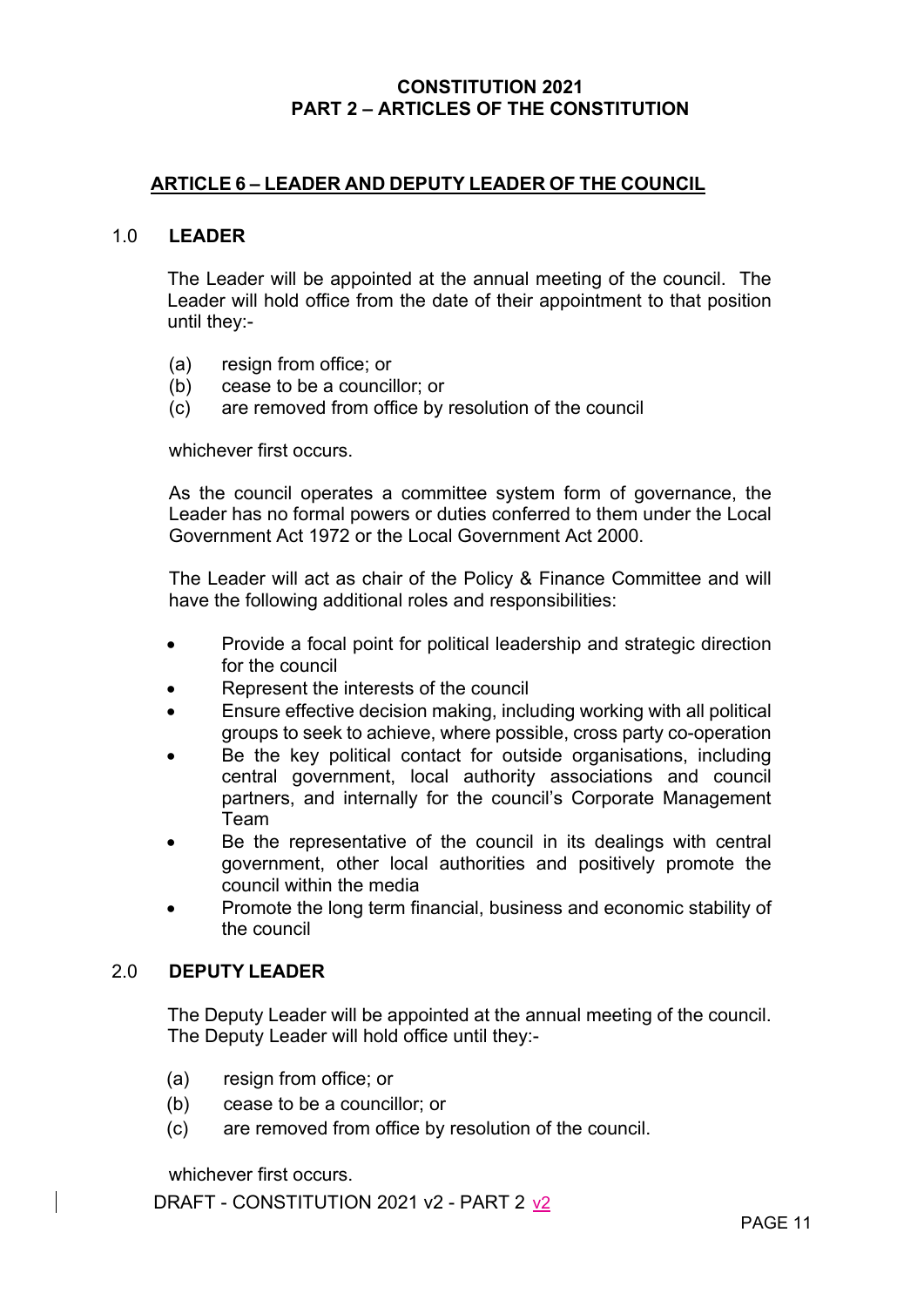The Deputy Leader will act as Vice-Chair of the Policy and Finance Committee and will assist the Leader of the Council generally in the conduct of the role and will assume the full role of the Leader in any circumstances in which the Leader is unable to act or is unavailable.

## 3.0 **CASUAL VACANCIES**

Any vacancy in the position of Leader or Deputy Leader shall be filled by the Full Council at the meeting that they cease to hold office or at the first subsequent meeting. The person(s) appointed shall be subject to the term of office described in the paragraphs above.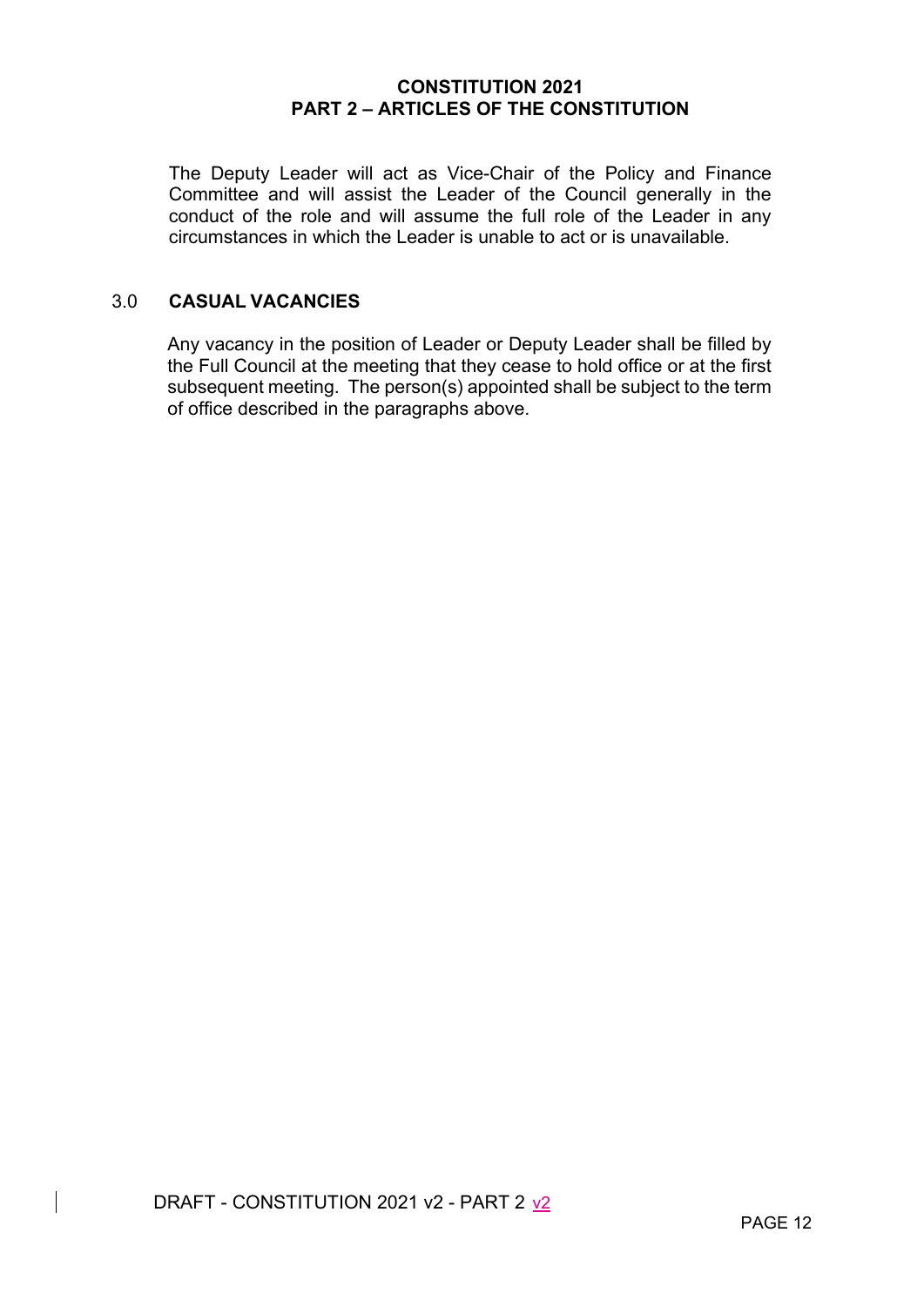## **ARTICLE 7 – COMMITTEES**

#### 1.0 **COMMITTEES**

The council will establish such committees and sub-committees as it requires for efficient and effective decision making and as required by law.

#### 2.0 **ROLE AND FUNCTIONS**

Details of the committees and sub-committees established, and their roles are functions, are set out in Part 3 of this Constitution.

#### 3.0 **PROCEEDINGS**

Committees and sub-committees will conduct their proceedings in accordance with the relevant Procedure Rules set out in Part 5 of this **Constitution** 

#### 4.0 **MEMBERSHIP**

The size and membership arrangements for all committees and subcommittees established are set out in Part 3 of this Constitution. Their composition will be governed by proportionality rules.

#### 5.0 **CHAIR AND VICE-CHAIR OF COMMITTEES**

The council shall appoint at each Annual Council meeting the chair and vice-chair of committees and sub-committees. The chair and vice-chair will remain in office until they:

- (a) resign from office; or
- (b) cease to be a councillor; or
- (c) are removed from office by resolution of the council.

whichever first occurs.

The role of the chair (and in their absence the vice-chair) is to:

- Assume the role of Lead Member relating to matters within their committee's remit
- **Ensure effective conduct of meetings**
- Maintain a good understanding of the nature of the business of the committee and key issues within its remit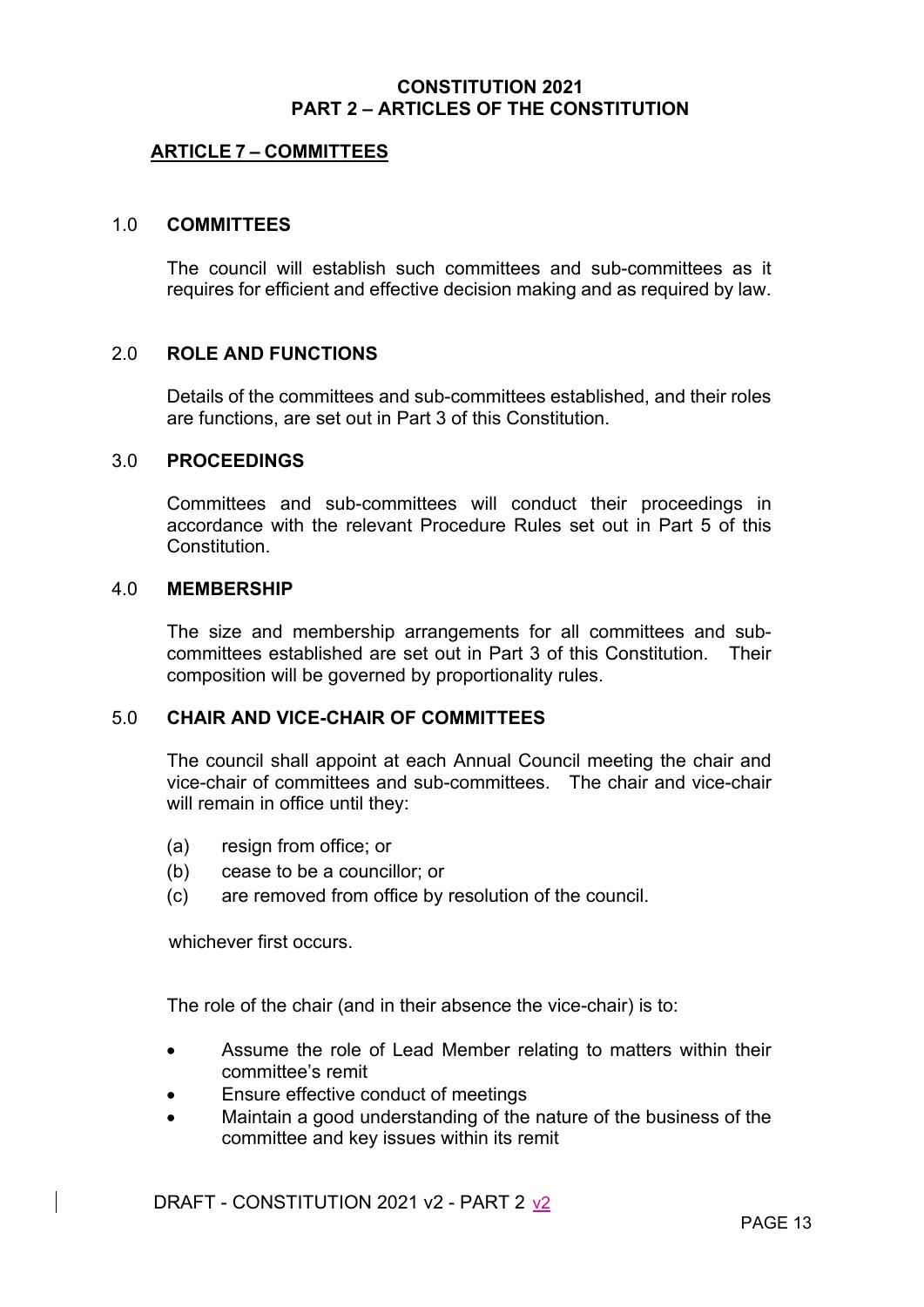- Act as a council spokesperson as appropriate on matters within the committee's remit, including responding to questions at council meetings relating to the business and functions of the committee
- Maintain good communication with the vice-chair and committee members to ensure the co-ordination and efficient management of the committee's activity
- Represent the council in connection with matters within the committee's remit and positively promote the council within the media.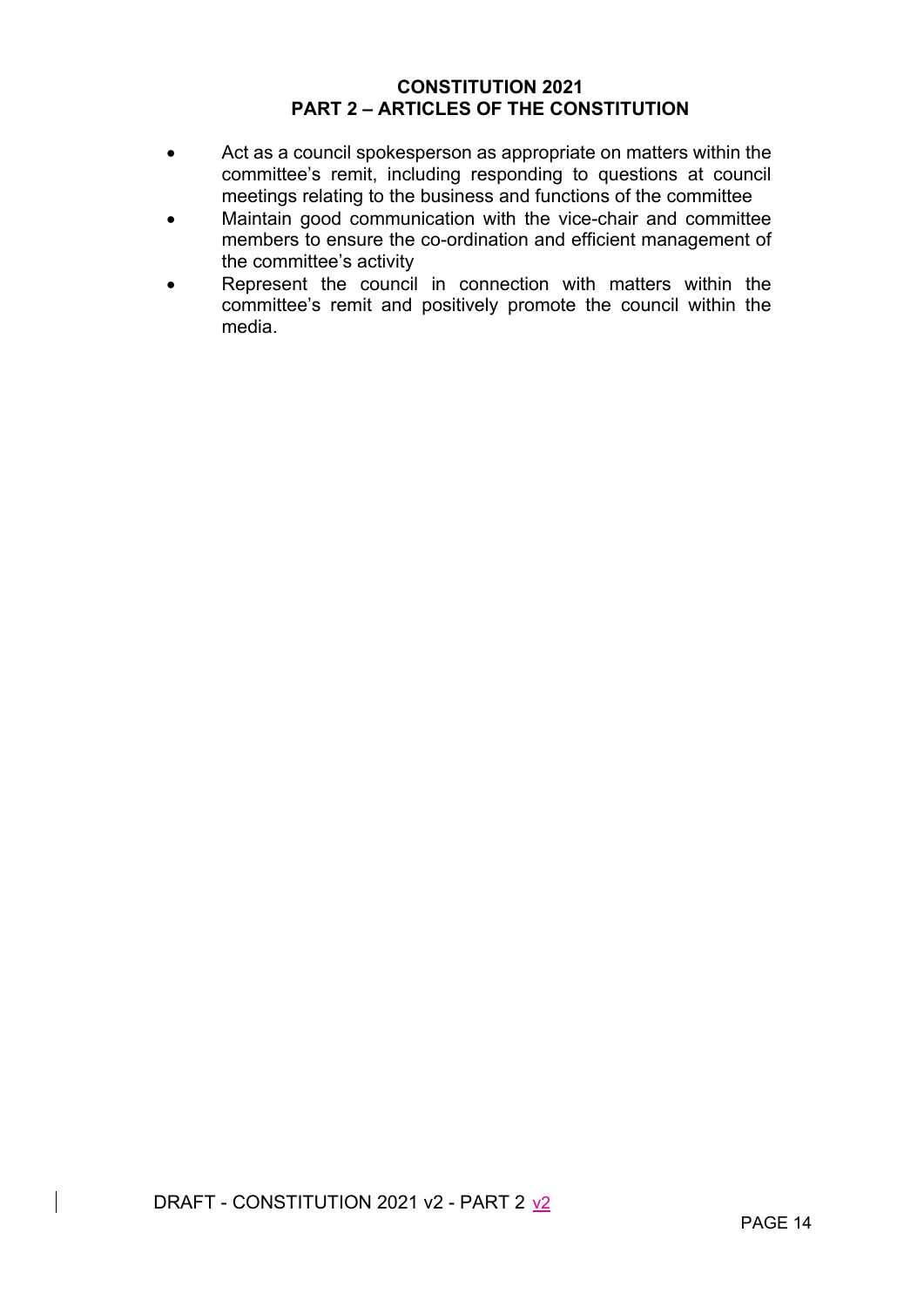## **ARTICLE 8 – STANDARDS COMMITTEE**

#### 1.0 **STANDARDS COMMITTEE**

The council will appoint a Standards Committee. Its composition shall be governed by proportionality rules and it shall be subject to the same requirements on confidential and exempt information as any other committee.

The composition and functions of the Standards Committee and its Panels are set out in Part 3 of this Constitution.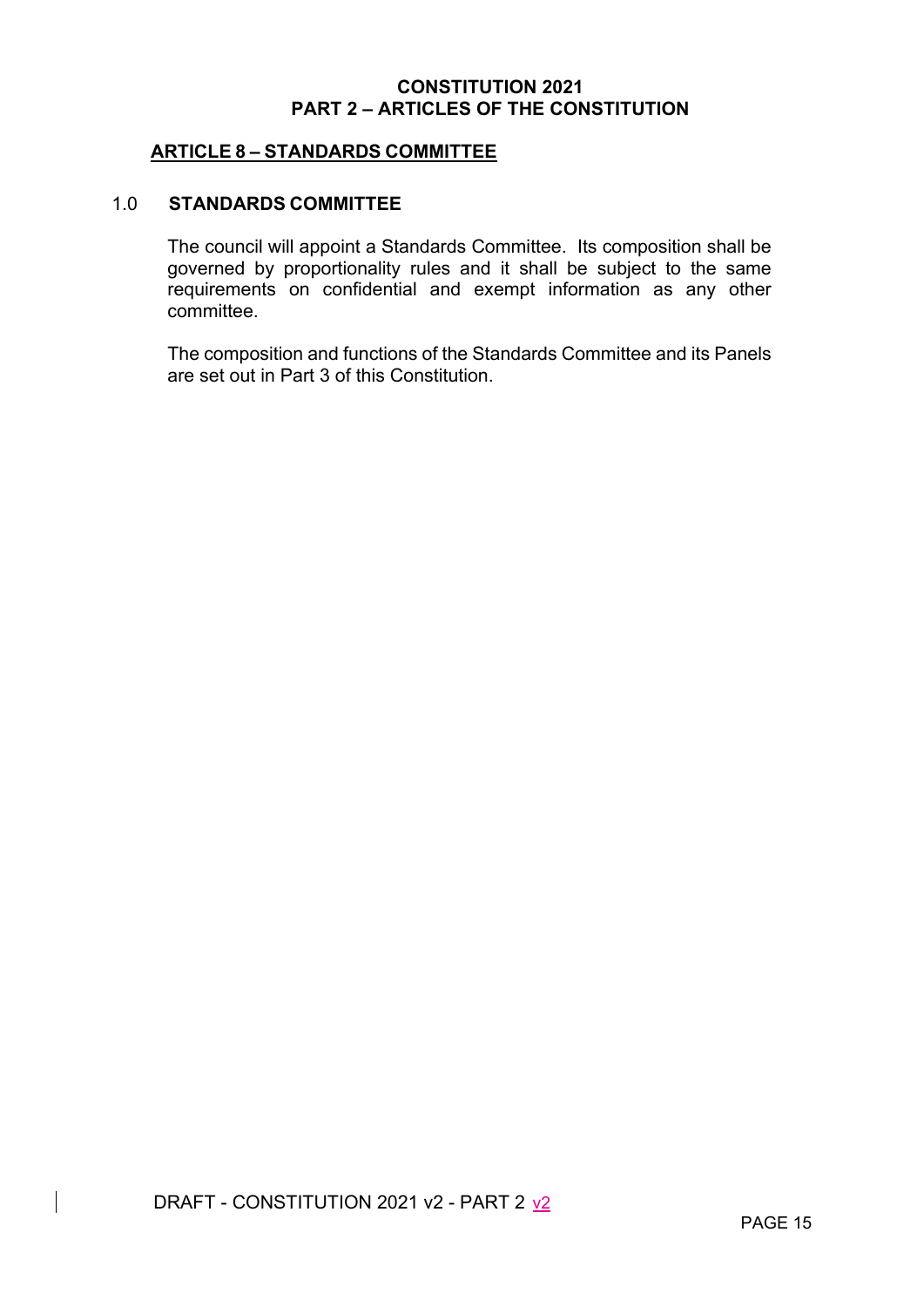## **ARTICLE 9 – JOINT ARRANGEMENTS**

#### 1.0 **Arrangements to promote well-being**

The council may, subject to statutory restrictions:

- (a) enter into arrangements or agreements with any person or body;
- (b) co-operate with, or facilitate or co-ordinate the activities of, any person or body;
- (c) exercise on behalf of that person or body any functions of that person or body;
- (d) create partnerships and partnership bodies.

#### 2.0 **Joint Arrangements**

- (a) In accordance with Section 101 of the Local Government Act 1972, as amended, the council may enter into joint arrangements with one or more local authorities to advise the council on, or exercise council functions.
- (b) Details of any joint arrangements including delegations to joint committees are detailed in Part 3 of this Constitution.

## 3.0 **Access to Information**

(a) The Access to Information Procedure Rules set out in Part 6 of this Constitution apply to functions in a joint arrangement except in so far as the arrangement itself has made provision.

## 4.0 **Delegation to and from other local authorities**

- (a) The council may arrange for the discharge of its functions to another local authority; and
- (b) The decision whether or not to accept a delegation from another local authority shall be reserved to the Full eCouncil meeting.

#### 5.0 **Contracting out**

(a) The council may contract out to another body or organisation any functions which may be exercised by an officer. Such functions may be contracted out where they are subject to an order under Section 70 of the Deregulation and Contracting Out Act 1994, or under contracting arrangements where the contractor acts as the council's agent under usual contracting principles, provided there is no delegation of the council's discretionary decision making.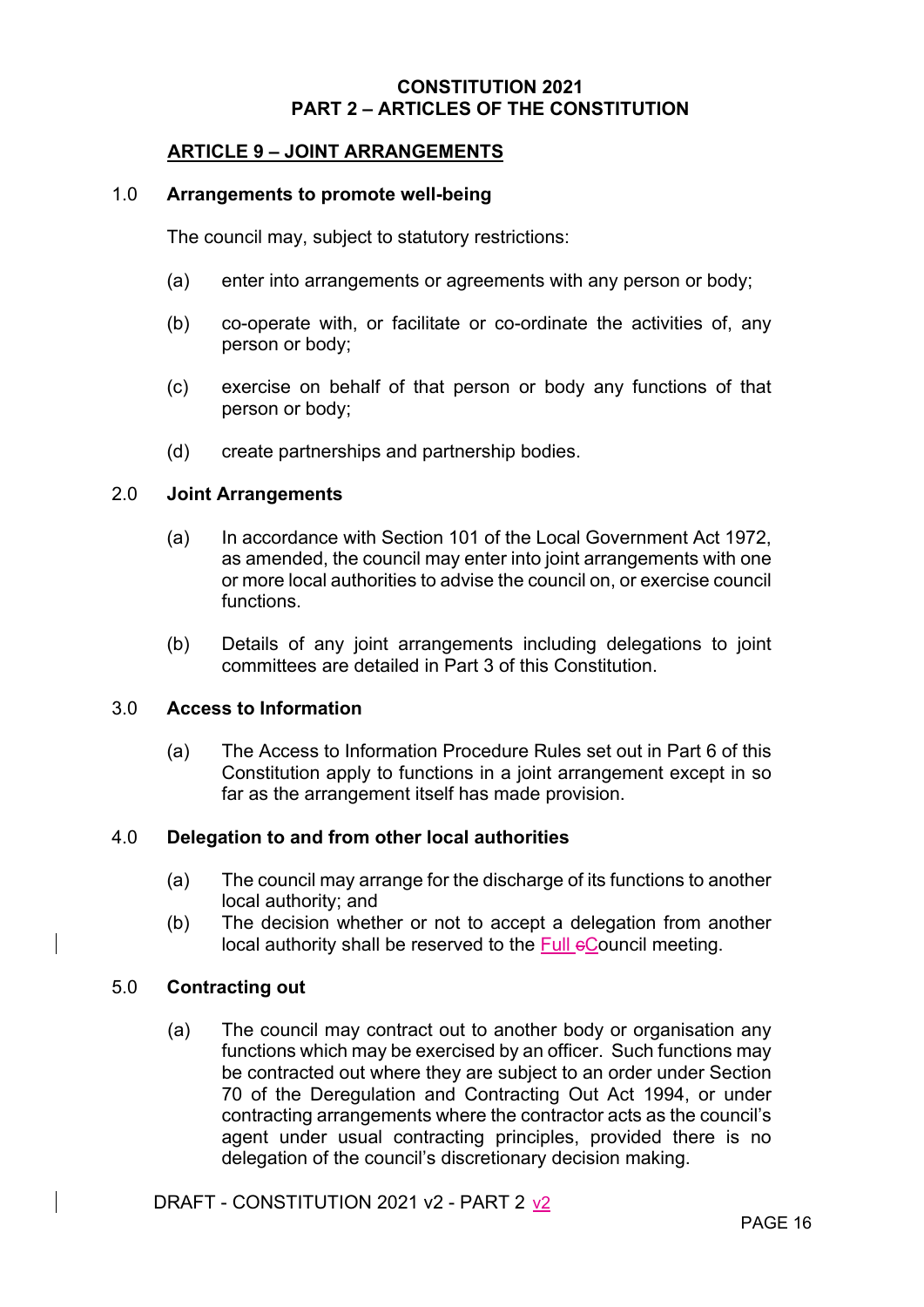# **ARTICLE 10 – AREA COMMITTEES**

The Council may, subject to any statutory restrictions, establish Area Committees.

NOT USED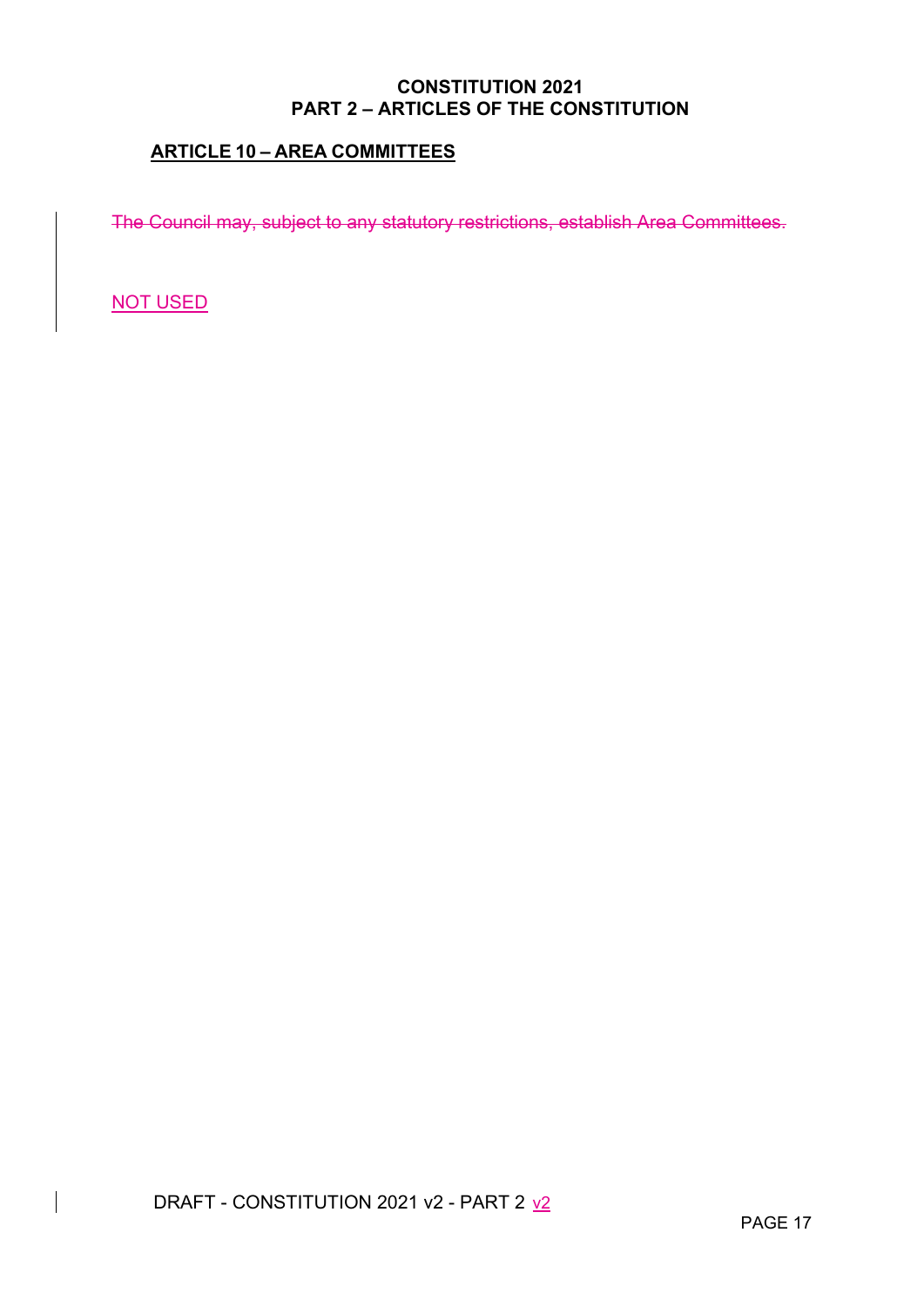## **ARTICLE 11 – OFFICERS**

#### 1.0 **TERMINOLOGY**

In this Article, use of the word "officers" means all employees and staff engaged by the council to carry out its functions and includes those engaged under short-term, agency or other non-employed situations.

#### 2.0 **MANAGEMENT STRUCTURE**

- (a) **General** without prejudice to Sections 111, 112 and 113 of the Local Government Act 1972, the council may engage such staff (referred to as officers) as it considers necessary to carry out its functions.
- (b) **Chief Executive and Directors** the council appoints persons for the following posts who will together form the Corporate Management Team:

| <b>Post</b>                    | <b>Responsibilities</b>                                                                                                                                                                                                                                                                                                          |
|--------------------------------|----------------------------------------------------------------------------------------------------------------------------------------------------------------------------------------------------------------------------------------------------------------------------------------------------------------------------------|
| <b>Chief Executive</b>         | Overall corporate management and<br>strategic responsibility (including overall<br>management responsibility for all<br>officers)<br>Represents the council on partnership<br>and external bodies (as required by<br>statute or the council)<br>Provides direction for the Corporate<br>Support Directorate as set out in Part 7 |
|                                | of this Constitution<br>Acts as Returning Officer and Electoral<br><b>Registration Officer</b>                                                                                                                                                                                                                                   |
| Director of Place              | Provides direction for the<br>Place<br>Directorate as set out in Part 7 of this<br>Constitution                                                                                                                                                                                                                                  |
| Director of<br><b>Services</b> | Provides direction for the Services<br>$\bullet$<br>Directorate as set out in Part 7 of this<br>Constitution                                                                                                                                                                                                                     |

(c) **Head of Paid Service, Monitoring Officer and Chief Financial Officer** - the council has, for the time being, designated the following posts with the functions described below:

| ∣ Post          | <b>Designation</b>   |
|-----------------|----------------------|
| Chief Executive | Head of Paid Service |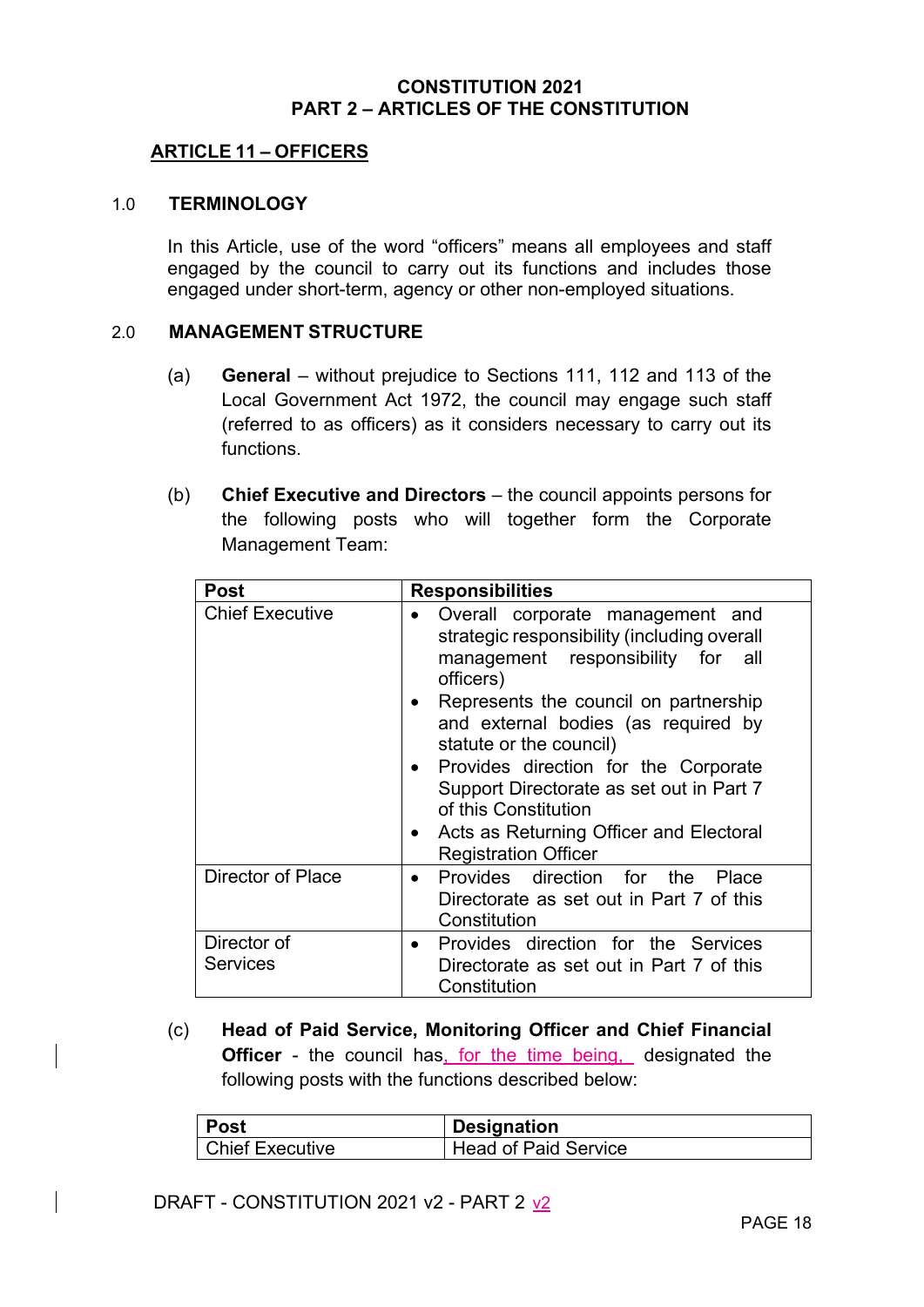| Group Head of Law & Monitoring Officer |                                                                 |
|----------------------------------------|-----------------------------------------------------------------|
| Governance                             |                                                                 |
|                                        | Group Head of Corporate Chief Financial Officer and Section 151 |
| Support                                | Officer                                                         |

(d) **Structure** – the Head of Paid Service will determine and publicise a description of the overall directorate structure of the council showing the management structure and deployment of officers. This is set out in Part 7 of this Constitution.

## 3.0 **FUNCTIONS OF THE HEAD OF PAID SERVICE**

- (a) **Discharge of functions by the council** the Head of Paid Service will report to the Full Council on the manner in which the discharge of the council's functions is co-ordinated, the number and grade of officers required for the discharge of functions, and the organisation of officers.
- (b) **Restrictions on functions** the Head of Paid Service may not be the Chief Financial Officer or Monitoring Officer.

## 4.0 **FUNCTIONS OF THE MONITORING OFFICER**

- (a) **Maintaining the Constitution** the Monitoring Officer will maintain an up-to-date version of the Constitution and will ensure that it is widely available for consultation by councillors, officers and the public.
- (b) **Ensuring lawfulness and fairness of decision making** after consulting with the Head of Paid Service and Chief Financial Officer, the Monitoring Officer will report to the council if they consider that any proposal, decision or omission has given rise to maladministration. Such a report will have the effect of stopping the proposal or decision being implemented until the report has been considered.

(c) **Contributing to the Corporate Management Team** – the Monitoring Officer will contribute to the corporate management of the council.

- (c)(d) **Supporting the Standards Committee** the Monitoring Officer will contribute to the promotion and maintenance of high standards of conduct through provision of support to the Standards Committee.
- (d)(e) **Conducting investigations** the Monitoring Officer will consider allegations of misconduct by councillors in accordance with the council's adopted Local Assessment Procedure.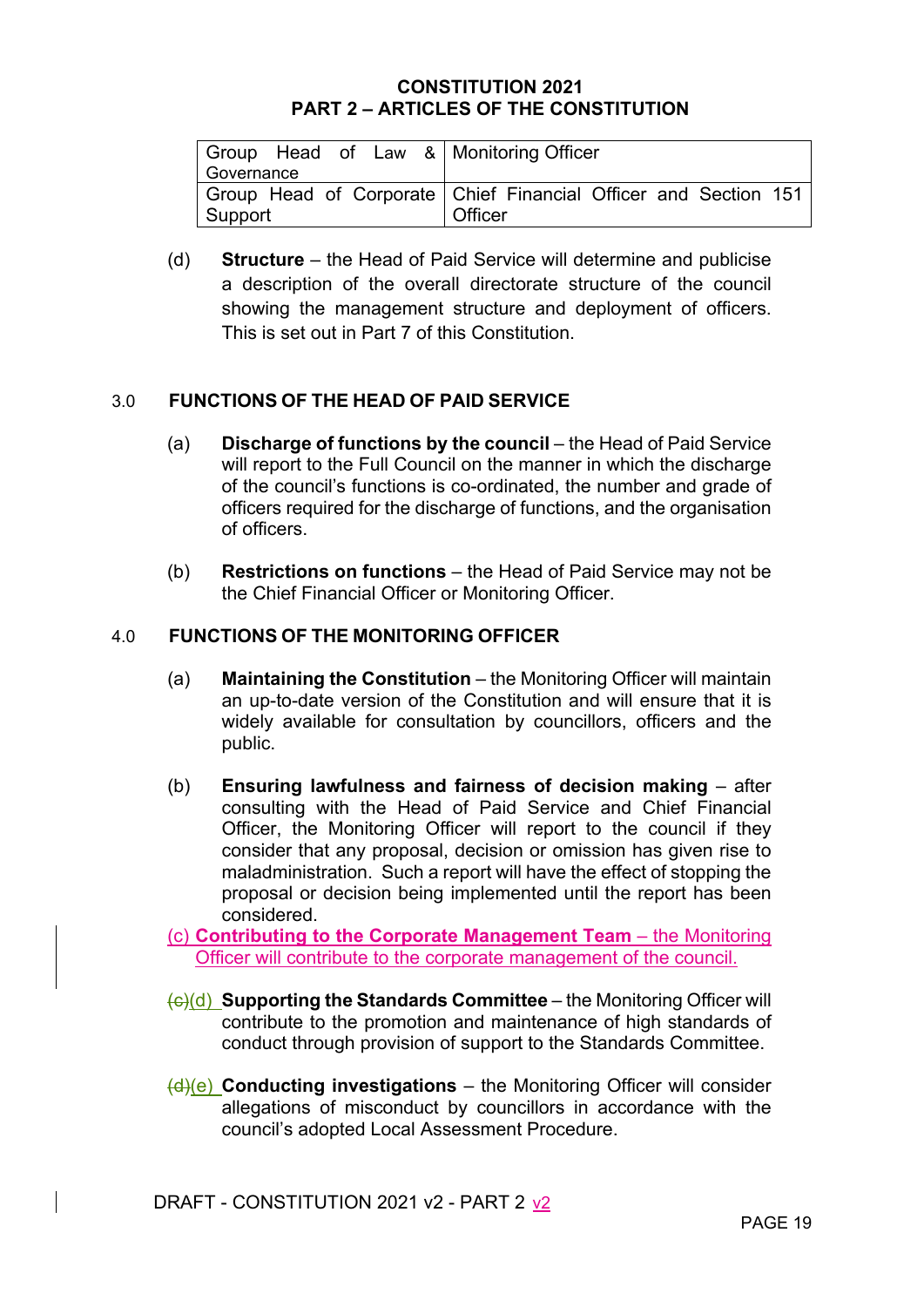- (e)(f) **Advising whether decisions are within the Budget and Policy Framework** – the Monitoring Officer and/or the Chief Financial Officer will advise whether decisions are in accordance with the Budget and Policy Framework.
- (f)(g) **Providing advice** the Monitoring Officer will provide advice on the scope of powers and authority to take decisions, maladministration, impropriety, probity, and Budget and Policy Framework issues to all councillors; and will support and advise councillors and officers in their respective roles.
- (g)(h) **Restrictions on posts** the Monitoring Officer may not be the Chief Financial Officer or the Head of Paid Service.

## 5.0 **FUNCTIONS OF THE CHIEF FINANCIAL OFFICER**

- (a) **Ensuring lawfulness and fairness of decision making** after consulting with the Head of Paid Service and the Monitoring Officer, the Chief Financial Officer, will report to the council and to the council's external auditor if they consider that any proposal, decision or course of action will involve incurring unlawful expenditure, or is unlawful and is likely to cause a loss or deficiency, or if the council is about to enter an item of account unlawfully.
- (b) **Administration of Financial Affairs** the Chief Financial Officer will have responsibility for the administration of the financial affairs of the council.
- (c) **Contributing to the Corporate Management Team** the Chief Financial Officer will contribute to the corporate management of the council, in particular through the provision of professional financial advice.
- (d) **Providing advice** the Chief Financial Officer will provide advice on the scope of powers and authority to take financial decisions, financial maladministration, financial impropriety, probity, and Budget and Policy Framework issues to all councillors; and will support and advise councillors and officers in their respective roles.
- (e) **Give financial information** the Chief Financial Officer will provide financial information to the media, members of the public and the community.
- (f) **Restrictions on posts** the Chief Financial Officer may not be the Monitoring Officer or the Head of Paid Service.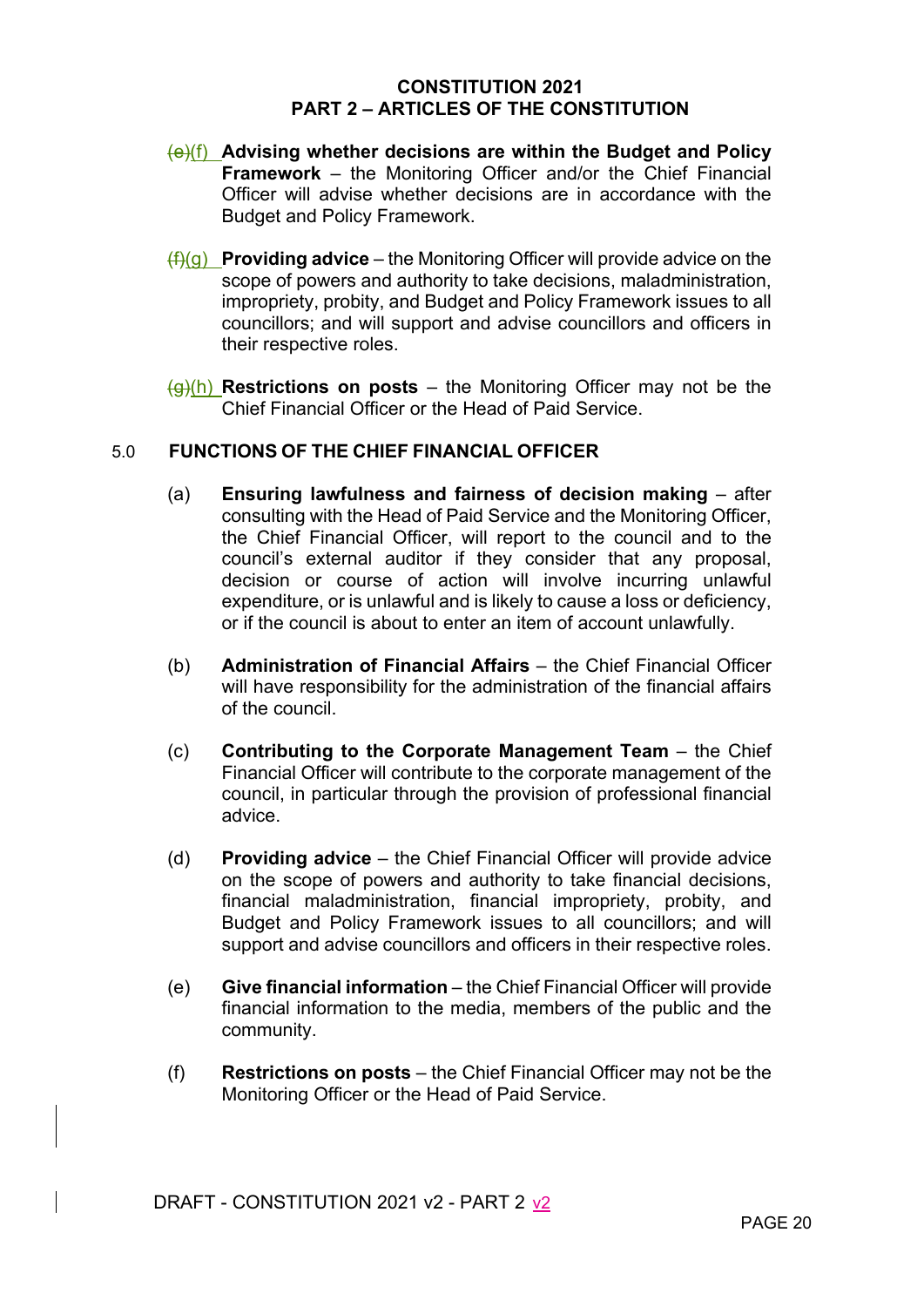## 6.0 **DUTY TO PROVIDE SUFFICIENT RESOURCES TO THE HEAD OF PAID SERVICE, MONITORING OFFICER AND CHIEF FINANCIAL OFFICER**

The council will provide the Head of Paid Service, Monitoring Officer and Chief Financial Officer with such officers, accommodation and other resources as are in their opinion sufficient to allow their duties to be performed.

#### 7.0 **CONDUCT**

Officers will comply with the Protocol on Member/Officer Relations set out in Part 8 of this Constitution.

### 8.0 **EMPLOYMENT**

The recruitment, selection and dismissal of officers will comply with the Officer Employment Rules set out in Part 6 of this Constitution.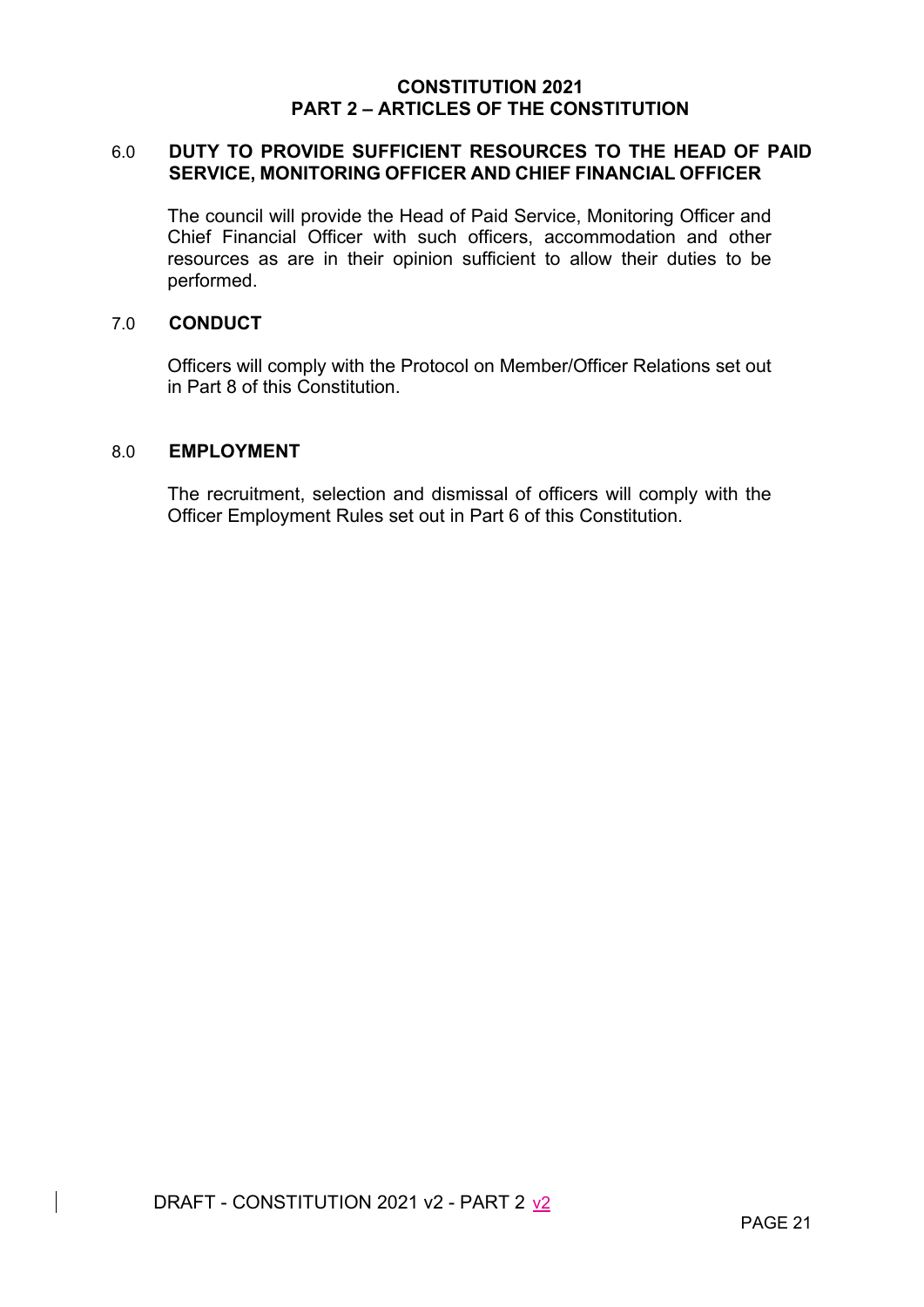## **ARTICLE 12 – DECISION MAKING**

#### 1.0 **RESPONSIBILITY FOR DECISION MAKING**

The council will issue and keep up to date a record of what part of the council or which officer has responsibility for particular types of decisions or decisions relating to particular areas or functions. The record is set out in Parts 3 and 4 of this Constitution.

## 2.0 **PRINCIPLES OF DECISION MAKING**

All decisions of the council will be made in accordance with the following principles:

- (a) proportionality (i.e., the action must be proportionate to the desired outcome);
- (b) due consultation and the taking of professional advice from officers;
- (c) respect for human rights and equality of opportunity;
- (d) a presumption in favour of openness;
- (e) clarity of aims and desired outcomes; and
- (f) the rule of law.

## 3.0 **TYPES OF DECISION**

- (a) **Decisions Reserved to Full Council** decisions relating to the functions of the council as set out in Part 3 of this Constitution will be made by the Full Council and will not be delegated.
- (b) **Decisions made by Committees appointed by the Full Council –** authority to make such decisions is delegated by the council as set out in Part 3 of this Constitution, in accordance with Section 101 of the Local Government Act 1972, as amended.
- (c) **Decisions made by Sub-Committees appointed either by the Full Council or a Committee –** authority to make such decisions is set out in Part 3 of this Constitution.
- (d) **Decisions made by officers** authority to make such decisions is set out in Part 4 of this Constitution.

#### 4.0 **DECISION MAKING BY THE FULL COUNCIL**

Subject to the general principles contained in this Article, the Full Council meeting will follow the Council Procedure Rules set out in Part 5 of this Constitution when considering any matter.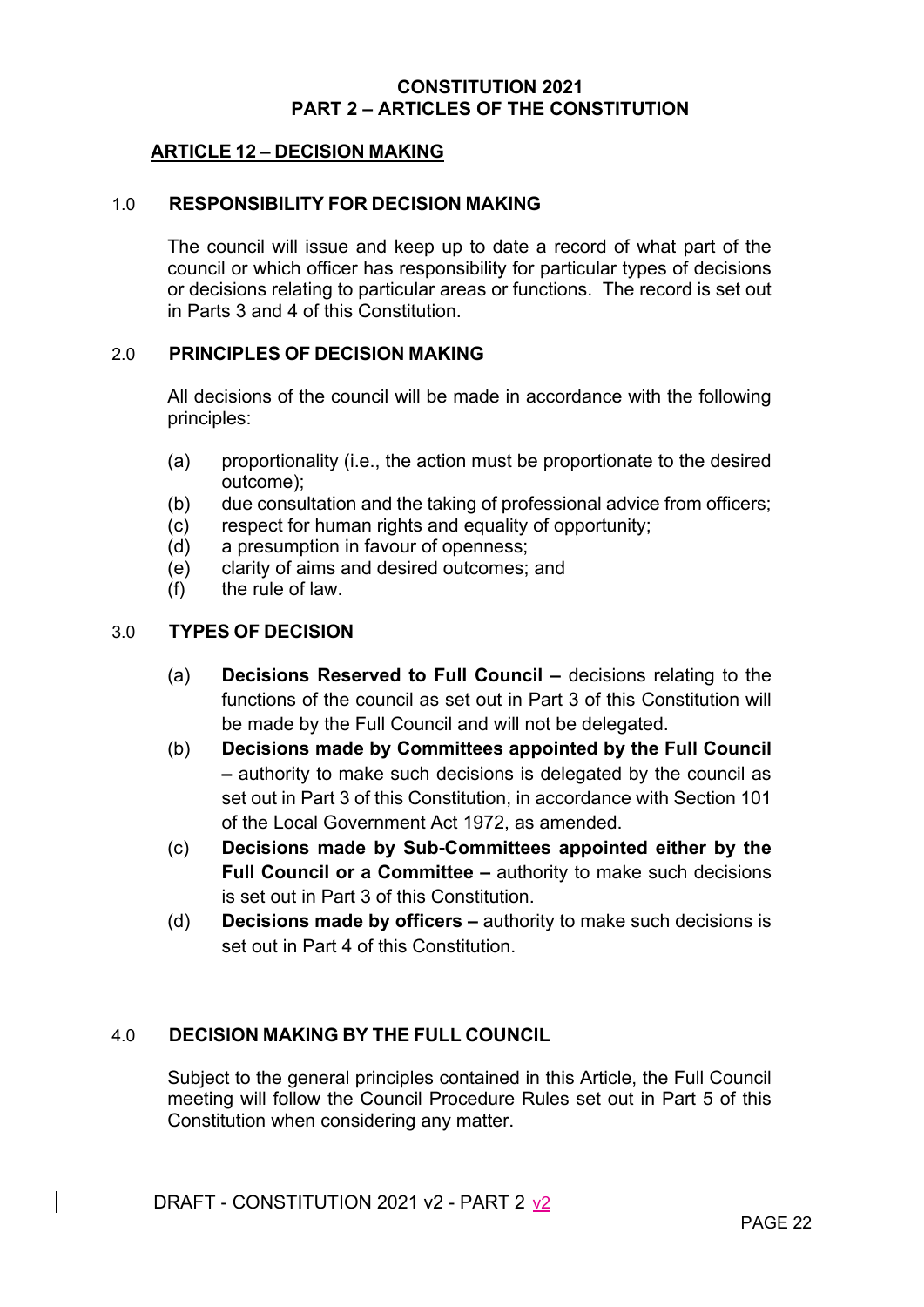#### 5.0 **DECISION MAKING BY COMMITTEES ESTABLISHED BY THE COUNCIL**

Subject to the general principles contained in this Article, council committees will follow the Committee Procedure Rules set out in Part 5 of this Constitution as they apply to them.

#### 6.0 **DECISION MAKING BY COUNCIL BODIES ACTING AS TRIBUNALS**

The council, a committee or an officer acting as a tribunal; in a quasijudicial manner; or determining or considering the civil rights and obligations, or the criminal responsibility of any person will follow a proper procedure which accords with the requirements of natural justice and the right to a fair trial contained in Article 6 of the European Convention on Human Rights.

## 7.0 **ACCESS TO INFORMATION**

The Access to Information Procedure Rules set out in Part 6 of this Constitution will apply to decisions taken under this Article.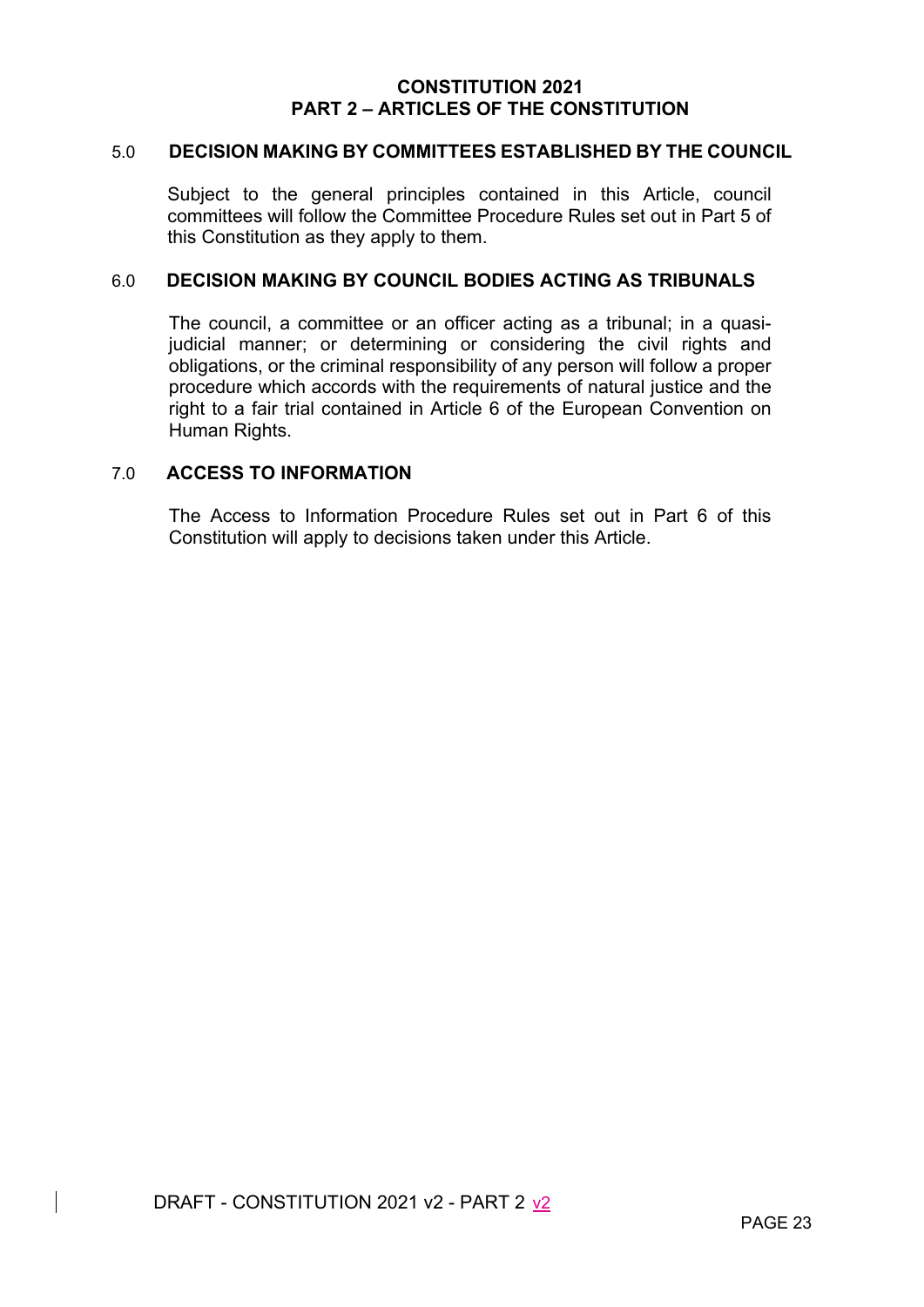#### **ARTICLE 13 – FINANCE, CONTRACTS AND LEGAL MATTERS**

#### 1.0 **FINANCIAL MANAGEMENT**

The management of the council's financial affairs will be conducted in accordance with the Financial Procedure Rules set out in Part 6 of this Constitution.

#### 2.0 **CONTRACTS**

Every contract made by the council will comply with the Purchasing, Procurement, Contracts and Disposals Rules set out in Part 6 of this Constitution.

#### 3.0 **LEGAL PROCEEDINGS**

The Group Head of Law & Governance or their nominated representative is authorised to institute, defend or participate in any legal proceedings in any case where such action is necessary to give effect to decisions of the council or in any case where they consider that such action is necessary to protect the council's interests and in particular, to ensure that all procedural and evidential requirements are carried out in connection therewith.

## 4.0 **COMMON SEAL OF THE COUNCIL**

The Common Seal of the Council shall be kept in a safe place in the custody of the Group Head of Law & Governance or their nominated representative.

The seal shall not be affixed to any document unless the sealing has been authorised by a resolution of the Full Council or committee or subcommittee to which the Full Council have delegated their powers in this behalf; or by a decision of an officer to which the Full Council, a committee or a sub-committee have delegated their powers with delegated powers.

The Group Head of Law & Governance or their nominated representatives shall attest every document which is being sealed and any entry of the sealing of every document to which the Common Seal has been attached shall be made and consecutively numbered in a record provided for that purpose and each entry duly attested. The record shall be open for inspection by every member of the Council.

#### 5.0 **AUTHENTICATION OF DOCUMENTS FOR LEGAL PROCEEDINGS**

Where any document will be a necessary step in legal proceedings on behalf of the council, it shall be signed by the Group Head of Law & Governance or their nominated representative unless any enactment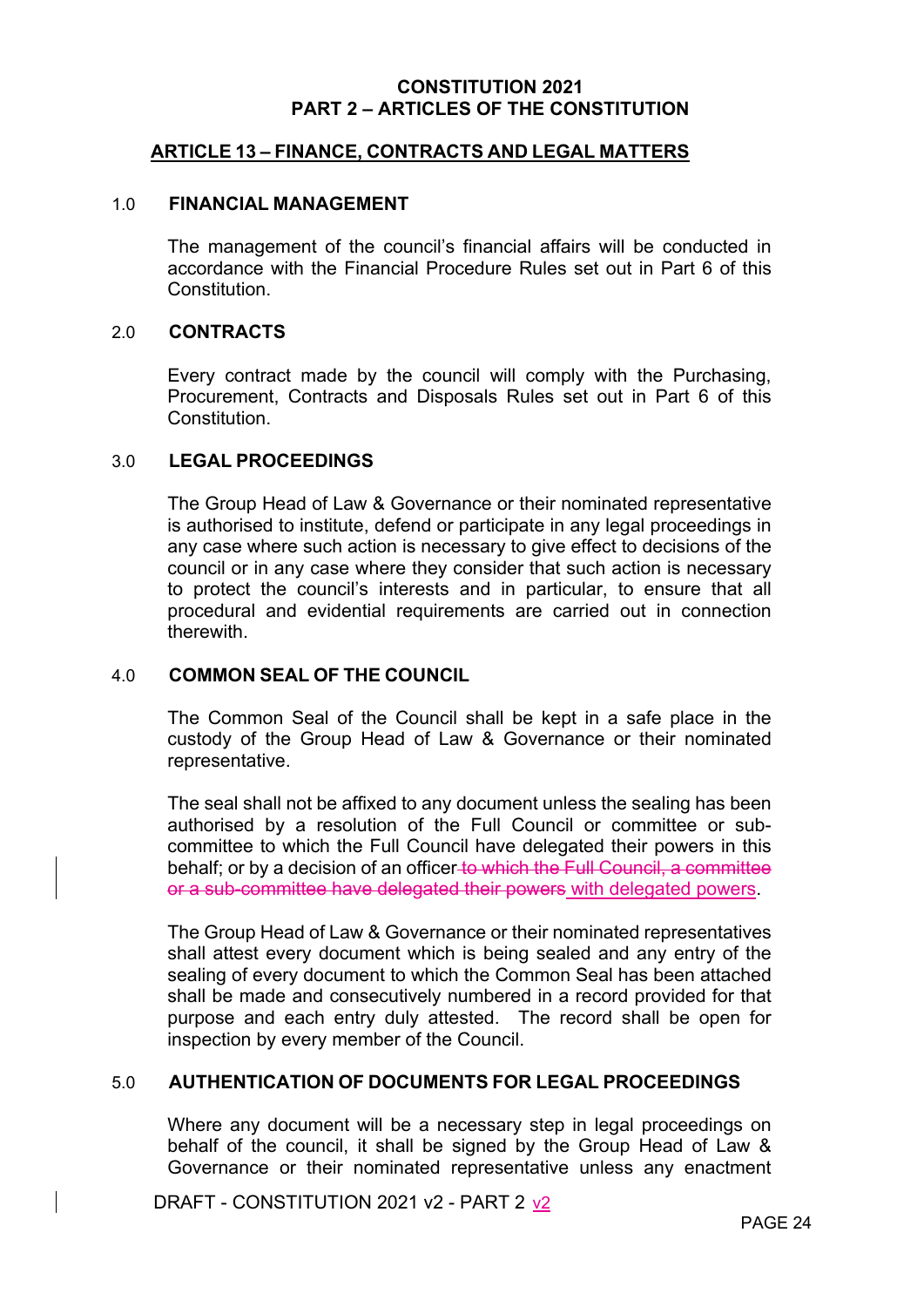otherwise requires or authorises, or the Full Council gives the necessary authority to some other person for the purpose of such proceedings.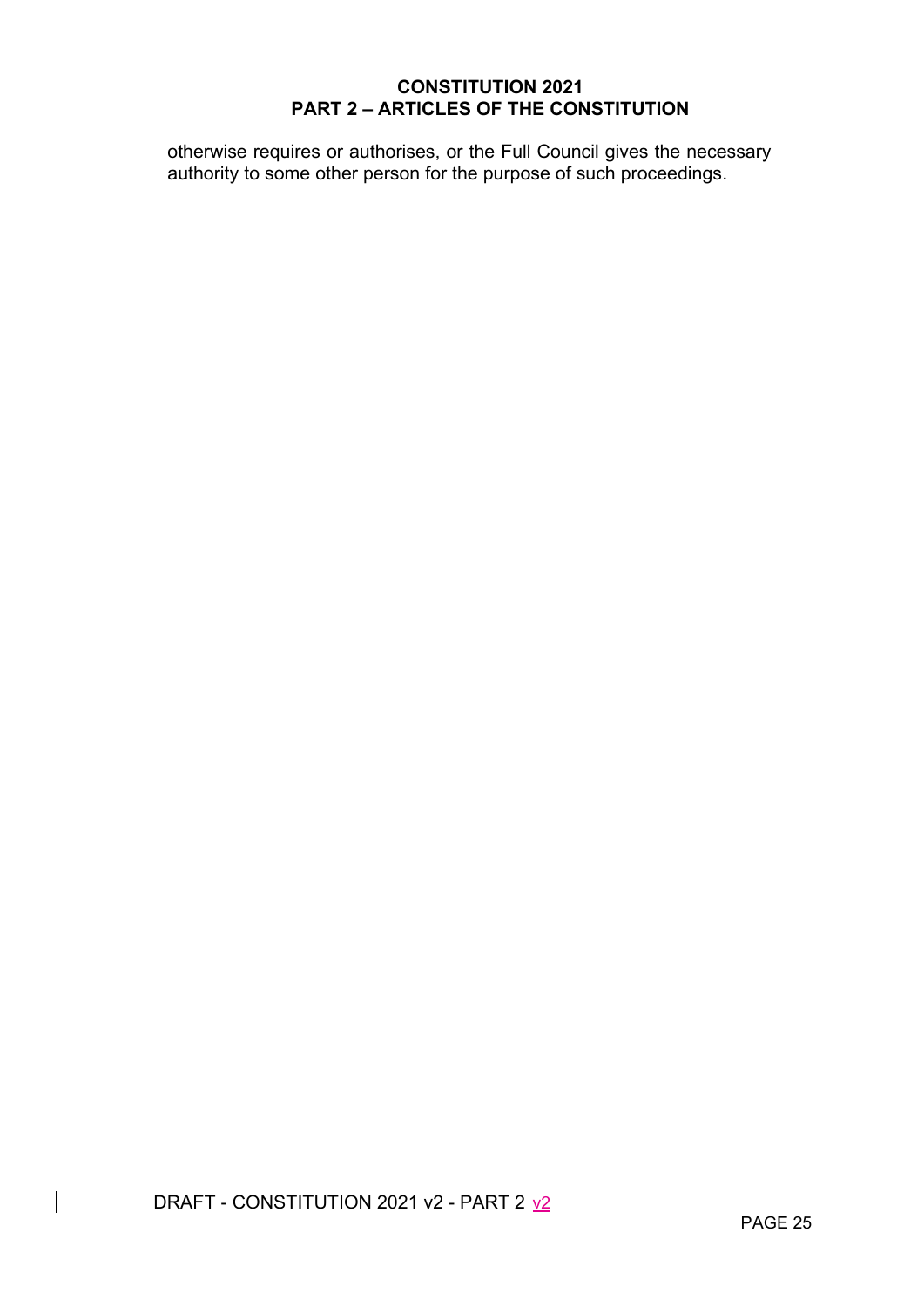## **ARTICLE 14 – REVIEW AND REVISION OF THE CONSTITUTION**

#### 1.0 **DUTY TO MONITOR AND REVIEW THE CONSTITUTION**

The Constitution Working Party will monitor and review the operation of the Constitution to ensure that the aims and principles of the Constitution are given full effect. Subject to paragraph 2.0 below amendments to the Constitution will only be made on the recommendation of the Constitution Working Party

#### 2.0 **CHANGES TO THE CONSTITUTION**

The Full Council has delegated authority to:

- (i) the Planning Committee to approve changes to the Scheme of Delegation for development control services which are the responsibility of the Director of Place and Group Head of Planning;
- (ii) the Licensing Committee to approve changes to the Scheme of Delegation for environmental and licensing services which are the responsibility of the Director of Place and Group Head of Technical Services;
- $(iii)(i)$  the Monitoring Officer to make consequential changes as a result of the modification or re-enactment of legislation or express changes consequential to an agreed decision of Full Council; and
- (iv)(ii) the Chief Executive Monitoring Officer, in written consultation with the chair of the Constitution Working Party at least 3 working days before the Council meeting, to agree that for any other reason the proposed change be put direct to Full Council for consideration and decision.